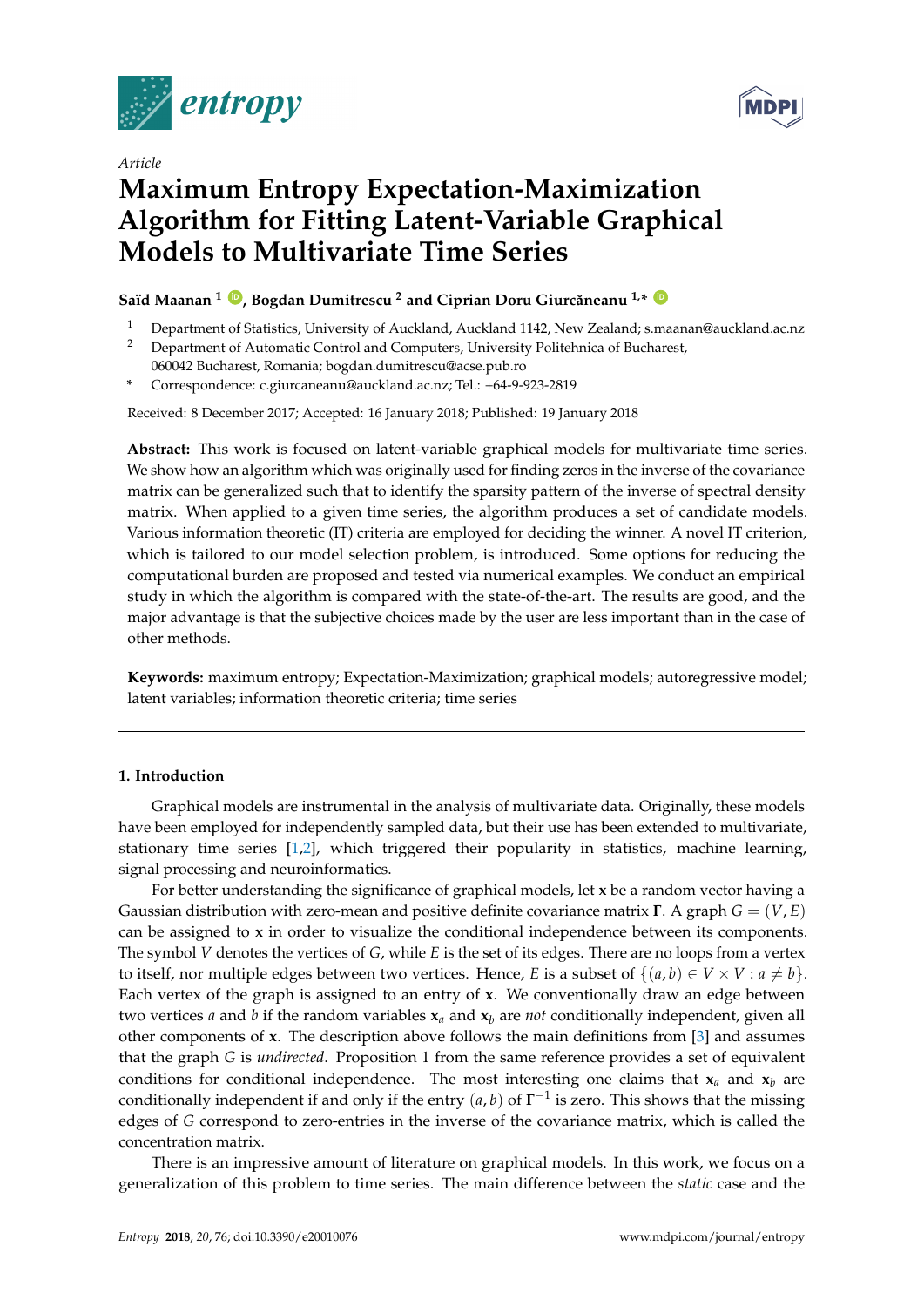*dynamic* case is that the former relies on the sparsity pattern of the concentration matrix, whereas the latter is looking for zeros in the inverse of the spectral density matrix. One of the main difficulties stems from the fact that the methods developed in the static case cannot be applied straightforwardly to time series.

Parametric as well as non-parametric methods have been already proposed in the previous literature dedicated to graphical models for time series. Some of the recently introduced estimation methods are based on convex optimization. We briefly discuss below the most important algorithms which belong to this class.

- Reference [\[4\]](#page-18-3) extends the static case by allowing the presence of latent variables. The key point of their approach is to express the manifest concentration matrix as the sum of a sparse matrix and a low-rank matrix. Additionally, they provide conditions for the decomposition to be unique, in order to guarantee the identifiability. The two matrices are estimated by minimizing a penalized likelihood function, where the penalty involves both the  $\ell_1$ -norm and the nuclear norm. Interestingly enough, the authors of the discussion paper [\[5\]](#page-18-4) pointed out that an alternative solution, which relies on the Expectation-Maximization algorithm, can be easily obtained.
- In the dynamic case, reference [\[6\]](#page-18-5) has an important contribution which consists in showing that the graphical models for multivariate autoregressive processes can be estimated by solving a convex optimization problem which follows from the application of the Maximum Entropy principle. This paved the way for the development of efficient algorithms dedicated to topology selection in graphical models of autoregressive processes [\[7](#page-18-6)[,8\]](#page-18-7) and autoregressive moving average processes [\[9\]](#page-18-8).
- A happy marriage between the approach from [\[4\]](#page-18-3) and the use of Maximum Entropy led to the solution proposed in [\[10\]](#page-18-9) for the identification of graphical models of autoregressive processes with latent variables. Similar to [\[4\]](#page-18-3), the estimation is done by minimizing a cost function whose penalty term is given by a linear combination of the  $\ell_1$ -norm and the nuclear norm. The two coefficients of this linear combination are chosen by the user and they have a strong influence on the estimated model. The method introduced in [\[10\]](#page-18-9) performs the estimation for various pairs of coefficients which yield a set of candidate models; the winner is decided by using a *score function*.

According to the best of our knowledge, there is no other work that extends the estimation method from [\[5\]](#page-18-4) to the case of latent-variable autoregressive models. The main contribution of this paper is to propose an algorithm of this type, which combines the strengths of Expectation-Maximization and convex optimization. The key point for achieving this goal is to apply the Maximum Entropy principle.

The rest of the paper is organized as follows. In the next section, we introduce the notation and present the method from [\[10\]](#page-18-9). Section [3](#page-3-0) outlines the newly proposed algorithm. The outcome of the algorithm is a set of models from which we choose the best one by employing information theoretic (IT) criteria. Section [4](#page-7-0) is focused on the description of these criteria: We discuss the selection rules from the previous literature and propose a novel criterion. The experimental results are reported in Section [5.](#page-9-0) Section [6](#page-17-0) concludes the paper.

## **2. Preliminaries and Previous Work**

Let  $x_1, \ldots, x_T$  be a *κ*-dimensional ( $\kappa > 1$ ) time series generated by a stationary and stable VAR process of order *p*. We assume that the spacing of observation times is constant and  $\mathbf{x}_t = [\mathbf{x}_{1t}, \dots, \mathbf{x}_{kt}]^\top$ . The symbol  $(\cdot)^{\top}$  denotes transposition. The difference equation of the process is

<span id="page-1-0"></span>
$$
\mathbf{x}_t = \mathbf{A}_1 \mathbf{x}_{t-1} + \ldots + \mathbf{A}_p \mathbf{x}_{t-p} + \boldsymbol{\epsilon}_t, \quad t = \overline{1, T}, \tag{1}
$$

where  $A_1, \ldots, A_p$  are matrix coefficients of size  $\kappa \times \kappa$  and  $\epsilon_t$  is a sequence of independently and identically distributed random *κ*-vectors. We assume that the vectors  $\{\boldsymbol{\epsilon}_t\}_{t=1}^T$  are drawn from a *κ*-variate Gaussian distribution with zero mean vector and covariance matrix  $\Sigma > 0$ . Additionally, the vectors  $\left\{\mathbf{x}_t\right\}_{t=1-p}^0$  are assumed to be constant.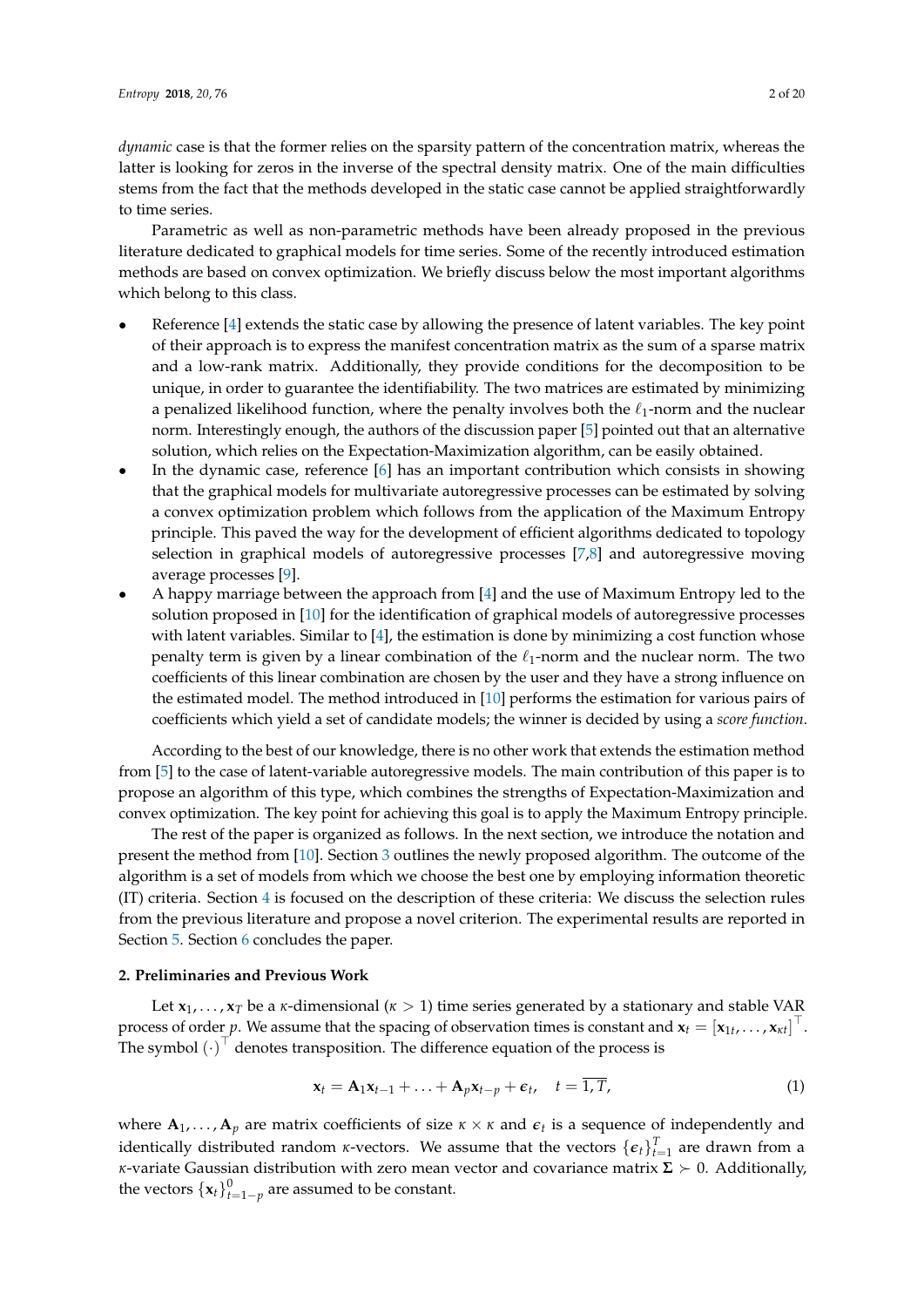The conditional independence relations between the variables in  $x_t$  are provided by the inverse of the spectral density matrix (ISDM) of the VAR-process {**x***t*}. The ISDM has the expression

<span id="page-2-3"></span>
$$
\Phi^{-1}(\omega) = \mathbf{A}^{H}(\omega) \Sigma^{-1} \mathbf{A}(\omega) = \sum_{i=-p}^{p} \mathbf{Q}_{i} e^{-j\omega i},
$$
\n(2)

where  $j =$ √  $\overline{-1}$  and  $(\cdot)^H$  is the operator for conjugate transpose. We define  $A_0 = -I$ , where **I** stands for the identity matrix of appropriate size, and  $\mathbf{A}(\omega) = -\sum_{i=0}^{p} \mathbf{A}_i e^{-j\omega i}$ . For  $i \ge 0$ , we have that  $Q_i = \sum_{k=0}^{p-i} A_k^\top \Sigma^{-1} A_{k+i}$  and  $Q_{-i} = Q_i^\top$ . The sparse structure of the ISDM contains conditional dependence relations between the variables of **x***t* , i.e., two variables **x***<sup>a</sup>* and **x***<sup>b</sup>* are independent, conditional on the other variables, if and only if  $[1,11]$  $[1,11]$ 

$$
\left[\mathbf{\Phi}^{-1}(\omega)\right]_{ab} = 0, \quad \forall \omega \in (-\pi, \pi]. \tag{3}
$$

In the graph corresponding to the ISDM  $\Phi^{-1}(\omega)$ , the nodes stand for the variables of the model, and the edges stand for conditional dependence, i.e., there is no edge between conditionally independent variables.

In a latent-variable graphical model it is assumed that  $\kappa = K + r$ , where K variables are accessible to observation (they are called manifest variables) and r variables are latent, i.e., not accessible to observation, but playing a significant role in the conditional independence pattern of the overall model. The existence of latent variables in a model can be described in terms of the ISDM by the block decomposition

<span id="page-2-2"></span>
$$
\Phi(\omega) = \begin{bmatrix} \Phi_m(\omega) & \Phi_{\ell m}^{\top}(-\omega) \\ \Phi_{\ell m}(\omega) & \Phi_{\ell}(\omega) \end{bmatrix}, \quad \Phi^{-1}(\omega) = \begin{bmatrix} Y_m(\omega) & Y_{\ell m}^{\top}(-\omega) \\ Y_{\ell m}(\omega) & Y_{\ell}(\omega) \end{bmatrix},
$$
(4)

where  $\Phi_m(\omega)$  and  $\Phi_\ell(\omega)$  are the manifest and latent components of the spectral density matrix, respectively. Using the Schur complement, the ISDM of the manifest component has the form [\[10\]](#page-18-9) (Equation (21)):

<span id="page-2-1"></span>
$$
\mathbf{\Phi}_{m}^{-1}\left(\omega\right)=\mathbf{Y}_{m}\left(\omega\right)-\mathbf{Y}_{\ell m}^{\top}\left(-\omega\right)\mathbf{Y}_{\ell}^{-1}\left(\omega\right)\mathbf{Y}_{\ell m}\left(\omega\right).
$$
\n(5)

When building latent variable graphical models, we assume that  $r \ll K$ , i.e., few latent variables are sufficient to characterize the conditional dependence structure of the model. The previous formula can therefore be written

$$
\Phi_m^{-1}(\omega) = \mathbf{S}(\omega) - \Lambda(\omega),\tag{6}
$$

where  $\mathbf{S}(\omega)$  is sparse, and  $\mathbf{\Lambda}(\omega)$  has (constant) low-rank almost everywhere in  $(-\pi, \pi]$ . Furthermore, we can write  $[12]$  (Equation  $(4)$ ):

$$
\mathbf{S}(\omega) - \mathbf{\Lambda}(\omega) = \mathbf{\Delta}(\omega) \mathbf{X} \mathbf{\Delta}(\omega)^H,
$$
\n(7)

<span id="page-2-0"></span>
$$
\Lambda(\omega) = \Delta(\omega) L \Delta(\omega)^H,
$$
\n(8)

where  $\Delta(\omega) = [I, e^{j\omega}I, \dots, e^{j\omega p}I]$  is a shift matrix, and **X** and **L** are K  $(p+1) \times K(p+1)$  positive semidefinite matrices. We split all such matrices in  $K \times K$  blocks, e.g.,

$$
\mathbf{L} = \begin{bmatrix} \mathbf{L}_{00} & \cdots & \mathbf{L}_{0p} \\ \vdots & \ddots & \vdots \\ \mathbf{L}_{0p}^{\top} & \cdots & \mathbf{L}_{pp} \end{bmatrix} . \tag{9}
$$

The block trace operator for such a matrix is  $\mathcal{D}(\cdot)$ , defined by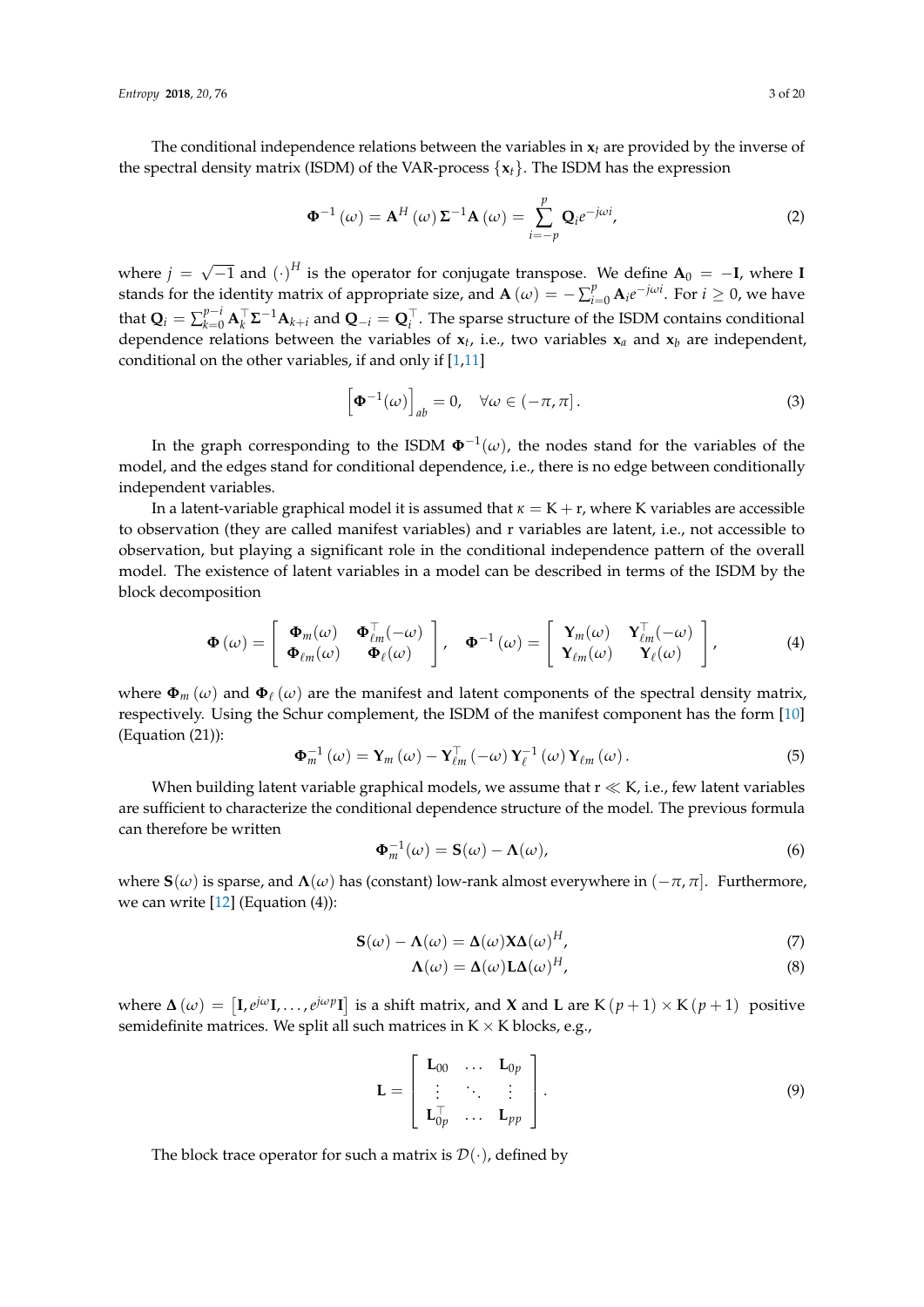$$
\mathcal{D}_i(\mathbf{L}) = \sum_{h=0}^{p-i} \mathbf{L}_{h,h+i}, \quad i = \overline{0, p}.
$$
 (10)

For negative indices, the relation  $\mathcal{D}_{-i}(\mathbf{L}) = \mathcal{D}_i(\mathbf{L})^\top$  holds. Note that [\(8\)](#page-2-0) can be rewritten as

$$
\Lambda(\omega) = \sum_{i=-p}^{p} \mathcal{D}_i(\mathbf{L}) e^{j\omega i}.
$$

The first  $p + 1$  sample covariances of the VAR process are [\[13\]](#page-18-12):

<span id="page-3-2"></span>
$$
\hat{\mathbf{C}}_i = \frac{1}{T} \sum_{t=1}^{T-i} \mathbf{x}_{t+i} \mathbf{x}_t^{\top}, \quad i = \overline{0, p}.\tag{11}
$$

However, only the upper left  $K \times K$  blocks corresponding to the manifest variables can be computed from data; they are denoted  $\hat{\bf R}_i$ . With  $\hat{\bf R}=[\hat{\bf R}_0 \dots \hat{\bf R}_p]$ , we build the block Toeplitz matrix

<span id="page-3-3"></span>
$$
\mathcal{T}(\hat{\mathbf{R}}) = \begin{bmatrix} \hat{\mathbf{R}}_0 & \dots & \hat{\mathbf{R}}_p \\ \vdots & \ddots & \vdots \\ \hat{\mathbf{R}}_p^{\top} & \dots & \hat{\mathbf{R}}_0 \end{bmatrix} .
$$
 (12)

It was proposed in [\[10\]](#page-18-9) to estimate the matrices **X** and **L** by solving the optimization problem

<span id="page-3-1"></span>
$$
\min_{\mathbf{X}, \mathbf{L}} \quad \text{tr}(\mathcal{T}(\hat{\mathbf{R}}) \mathbf{X}) - \log \det \mathbf{X}_{00} + \lambda \gamma f(\mathbf{X} + \mathbf{L}) + \lambda \text{tr}(\mathbf{L})
$$
\n
$$
\text{s.t.} \quad \mathbf{X} \succeq 0 \quad \mathbf{L} \succeq 0, \tag{13}
$$

where  $tr(\cdot)$  is the trace operator,  $log(\cdot)$  denotes the natural logarithm and  $det(\cdot)$  stands for the determinant. Minimizing tr(**L**) induces low rank in **L** and *λ*, *γ* > 0 are trade-off constants. The function  $f(\cdot)$  is a group sparsity promoter whose expression is given by

<span id="page-3-4"></span>
$$
f(\mathbf{Z}) = \sum_{a=1}^{K} \sum_{b=1}^{a-1} \max_{i=0,p} |\mathcal{D}_i(\mathbf{Z})(a,b)|.
$$
 (14)

Note that  $\mathcal{D}_i(\mathbf{X} + \mathbf{L})(a, b)$  is the *i*-th degree coefficient of the polynomial that occupies the  $(a, b)$ position in the matrix polynomial  $\pmb{\Phi}_{m}^{-1}(\omega)$ . Sparsity is encouraged by minimizing the  $\ell_1$ -norm of the vector formed by the coefficients that are maximum for each position (*a*, *b*).

## <span id="page-3-0"></span>**3. New Algorithm**

The obvious advantage of the optimization problem [\(13\)](#page-3-1) is its convexity, which allows the safe computation of the solution. However, a possible drawback is the presence of two parameters, *λ* and *γ*, whose values should be chosen. A way to eliminate one of the parameters is to assume that the number r of latent variables is known. At least for parsimony reasons, it is natural to suppose that r is very small. Since a latent variable influences all manifest variables in the ISDM [\(5\)](#page-2-1), there cannot be too many independent latent variables. Therefore, giving r a fixed small value is likely to be not restrictive.

In this section, we describe an estimation method which is clearly different from the one in [\[10\]](#page-18-9). More precisely, we generalize the Expectation-Maximization algorithm from [\[5\]](#page-18-4), developed there for independent and identically distributed random variables, to a VAR process. For this purpose, we work with the full model [\(4\)](#page-2-2) that includes the ISDM part pertaining to the r latent variables. Without loss of generality, we assume that  $\mathbf{Y}_{\ell}(\omega)$  equals the identity matrix **I**; the effect of the latent variables on the manifest ones in [\(5\)](#page-2-1) can be modeled by **Υ**<sup>*m*</sup> alone. Combining with [\(2\)](#page-2-3), the model is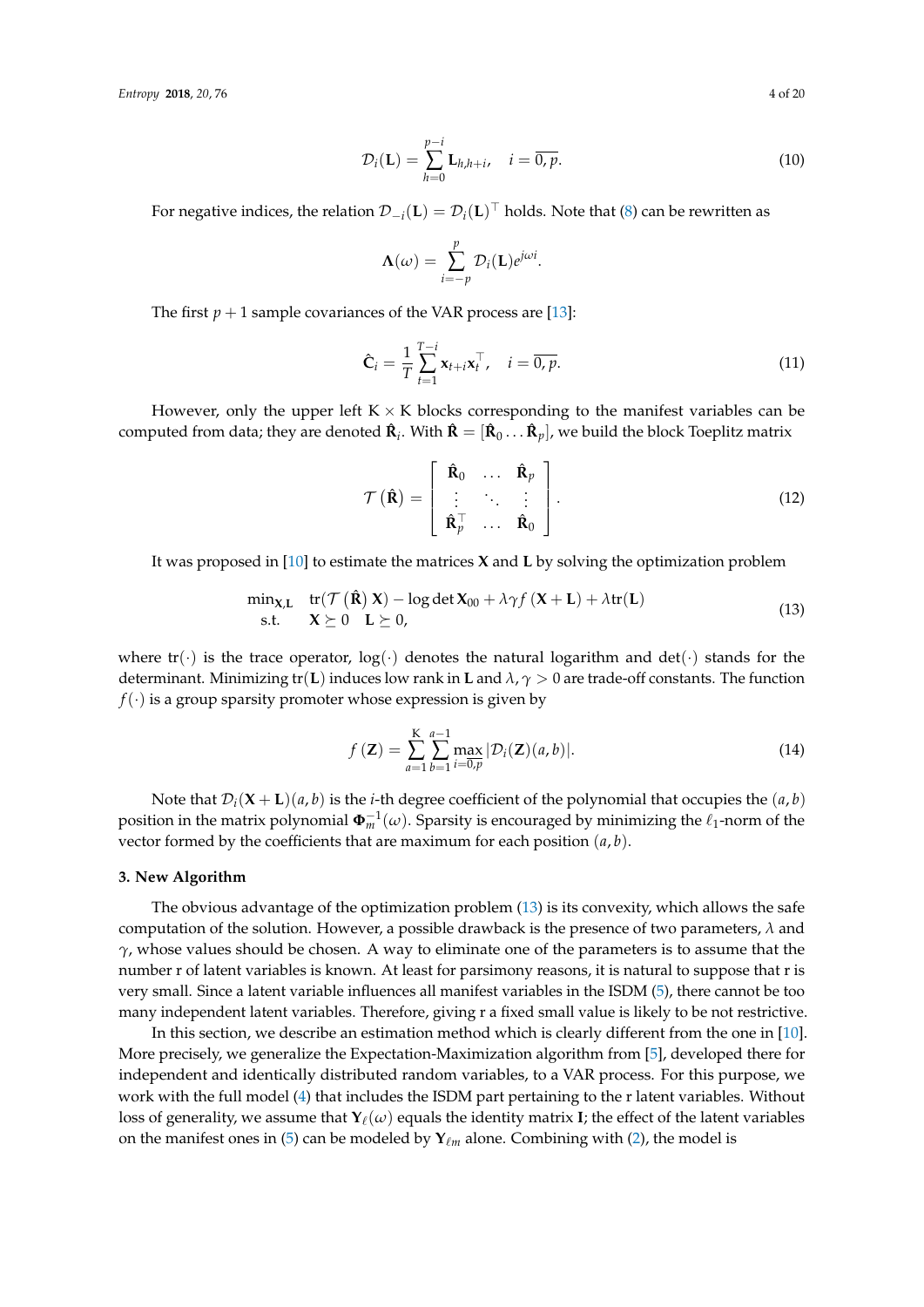*Entropy* **2018**, *20*, 76 5 of 20

<span id="page-4-0"></span>
$$
\mathbf{\Phi}^{-1}(\omega) = \begin{bmatrix} \mathbf{Y}_m(\omega) & \mathbf{Y}_{\ell m}^{\top}(-\omega) \\ \mathbf{Y}_{\ell m}(\omega) & \mathbf{I} \end{bmatrix} = \sum_{i=-p}^p \mathbf{Q}_i e^{-j\omega i},
$$
(15)

where the matrices  $Q_i$  have to be found.

The main difficulty of this approach is the unavailability of the latent part of the matrices [\(11\)](#page-3-2). Were such matrices available, we could work with SDM  $\Phi(\omega)$  estimators (confined to order *p*) of the form

<span id="page-4-1"></span>
$$
\tilde{\Phi}(\omega) = \sum_{i=-p}^{p} \mathbf{C}_{i} e^{-j\omega i}, \qquad (16)
$$

where  $C_i$  denotes the *i*-th covariance lag for the VAR process  $\{x_t\}$  (see also [\(1\)](#page-1-0) and [\(11\)](#page-3-2)). We split the matrix coefficients from [\(15\)](#page-4-0) and [\(16\)](#page-4-1) according to the size of manifest and latent variables, e.g.,

<span id="page-4-3"></span>
$$
\mathbf{C}_{i} = \left[ \begin{array}{cc} \mathbf{C}_{m,i} & \mathbf{C}_{\ell m,-i}^{\top} \\ \mathbf{C}_{\ell m,i} & \mathbf{C}_{\ell,i} \end{array} \right]. \tag{17}
$$

To overcome the difficulty, the Expectation-Maximization algorithm alternatively keeps fixed either the model parameters  $\mathbf{Q}_i$  or the matrices  $\mathbf{C}_i$ , estimating or optimizing the remaining unknowns. The expectation step of Expectation-Maximization assumes that the ISDM **Φ**−<sup>1</sup> (*ω*) from [\(15\)](#page-4-0) is completely known. Standard matrix identities [\[5\]](#page-18-4) can be easily extended to matrix trigonometric polynomials for writing down the formula

<span id="page-4-2"></span>
$$
\Phi(\omega) = \begin{bmatrix} \Phi_m(\omega) & -\Phi_m(\omega) \mathbf{Y}_{\ell m}^{\top}(-\omega) \\ -\mathbf{Y}_{\ell m}(\omega) \Phi_m(\omega) & \mathbf{I} + \mathbf{Y}_{\ell m}(\omega) \Phi_m(\omega) \mathbf{Y}_{\ell m}^{\top}(-\omega) \end{bmatrix}.
$$
(18)

Identifying [\(16\)](#page-4-1) with [\(18\)](#page-4-2) gives expressions for estimating the matrices **C***<sup>i</sup>* , depending on the matrices  $\mathbf{Q}_i$  from [\(15\)](#page-4-0). The upper left corner of [\(18\)](#page-4-2) needs no special computation, since the natural estimator is

$$
\mathbf{\Phi}_m(\omega) = \sum_{i=-p}^p \hat{\mathbf{R}}_i e^{-j\omega i},
$$

where the sample covariances  $\hat{\mathbf{R}}_i$  are directly computable from the time series. It results that

$$
\mathbf{C}_{m,i} = \hat{\mathbf{R}}_i, \quad i = \overline{-p, p}.\tag{19}
$$

The other blocks from [\(17\)](#page-4-3) result from convolution expressions associated with the polynomial multiplications from  $(18)$ . The lower left block of the coefficients is

<span id="page-4-4"></span>
$$
\mathbf{C}_{\ell m,i} = -\sum_{k+s=i} \mathbf{Q}_{\ell m,k} \hat{\mathbf{R}}_s = -\sum_{k=\max(-p,i-p)}^{\min(p,i+p)} \mathbf{Q}_{\ell m,k} \hat{\mathbf{R}}_{i-k}, \ \ i = \overline{-2p,2p}.
$$
 (20)

Note that the trigonometric polynomial  $Y_{\ell m}(\omega)\Phi_m(\omega)$  has degree 2p, since its factors have degree *p*. With [\(20\)](#page-4-4) available, we can compute

<span id="page-4-5"></span>
$$
\mathbf{C}_{\ell,i} = \delta_i \mathbf{I} + \sum_{k-s=i} \mathbf{C}_{\ell m,k} \mathbf{Q}_{\ell m,-s}^{\top} = \delta_i \mathbf{I} + \sum_{k=\max(-2p,i-p)}^{\min(2p,i+p)} \mathbf{C}_{\ell m,k} \mathbf{Q}_{\ell m,i-k}^{\top}, \quad i = \overline{-p,p},
$$
(21)

where  $\delta_i = 1$  if  $i = 0$  and  $\delta_i = 0$  otherwise. Although the degree of the polynomial from the lower right block of [\(18\)](#page-4-2) is 3 $p$ , we need to truncate it to degree  $p$ , since this is the degree of the ISDM  $\pmb{\Phi}^{-1}(\omega)$ from [\(15\)](#page-4-0). This is the reason for computing only the coefficients  $i = \overline{-p, p}$  in [\(21\)](#page-4-5). The same truncation is applied on [\(20\)](#page-4-4); note that there we cannot compute only the coefficients that are finally needed, since all of them are required in [\(21\)](#page-4-5).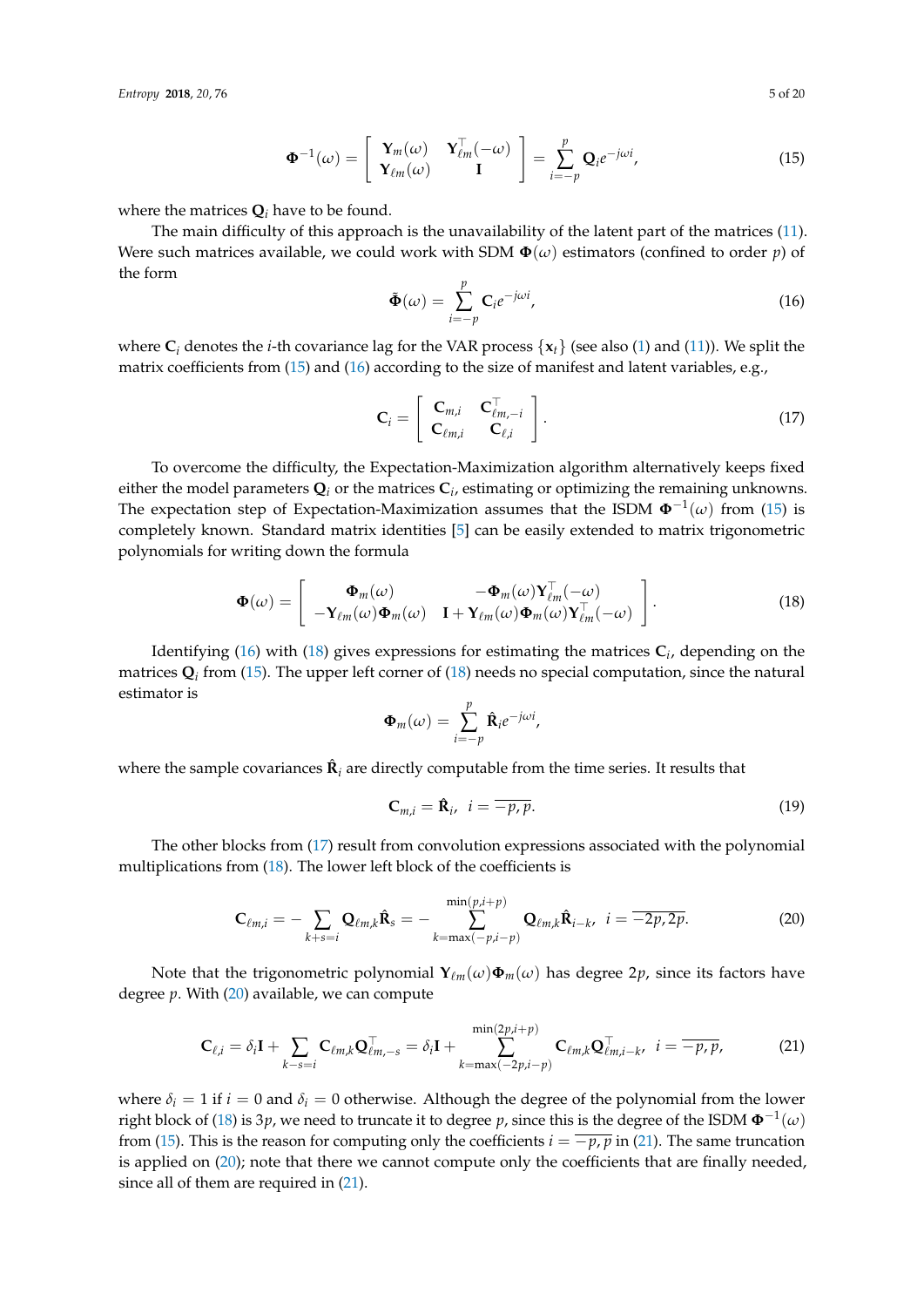In the maximization step of Expectation-Maximization, the covariance matrices **C***<sup>i</sup>* are assumed to be known and are fixed; the ISDM can be estimated by solving an optimization problem that will be detailed below. The overall solution we propose is outlined in Algorithm [1,](#page-5-0) explained in what follows.

# <span id="page-5-0"></span>**Algorithm 1** Algorithm for Identifying SP of ISDM (AlgoEM)

**Input:** Data  $(\mathbf{x}_{1:K,1}, \ldots, \mathbf{x}_{1:K,T})$ , VAR-order *p*, number of latent variables r,

an information theoretic criterion (ITC).

# **Initialization:**

Evaluate  $\hat{\mathbf{R}}_i$  for  $i = \overline{0, p}$ ; (see [\(11\)](#page-3-2) and the discussion below it)  $\mathbf{\hat{R}} \gets [\mathbf{\hat{R}}_0 \dots \mathbf{\hat{R}}_p];$  $\hat{\mathbf{\Phi}}_{m}(\omega) \leftarrow$ *p* ∑ *i*=−*p*  $\hat{\mathbf{R}}_i e^{-j\omega i}$ ;  $\big\{ \check{\mathbf{Q}}_i^{(0)}$  $\binom{0}{i}$ (1 : K, 1 : K)  $\}^{p}_{i}$  $\mu_{i=0}^{\prime} \leftarrow \text{ME}_{\text{I}}(\hat{\mathbf{R}})$  (see [\(22\)](#page-6-0));  $\text{Compute } \check{\mathbf{Y}}^{(0)}_{\ell m}$  $\chi_{\ell m}^{(0)}(\omega)$  from EIG of  $\check{\mathbf{Q}}_0^{(0)}$  $\int_{0}^{\infty}$ **for all**  $\lambda \in \{\lambda_1, \ldots, \lambda_L\}$  **do** 

# **Maximum Entropy Expectation-Maximization (penalized setting):**

**for** it = 1, . . . ,  $N_{it}$  **do** 

Use  $\hat{\mathbf{\Phi}}_m(\omega)$  and  $\mathbf{\check{Y}}_{\ell m}^{(\text{it}-1)}$  $\chi_{\ell m}^{(\text{it}-1)}(\omega)$  to compute  $\check{C}^{(\text{it})}$  (see [\(16\)](#page-4-1)–[\(18\)](#page-4-2));  $\big\{ \check{\mathbf{Q}}_i^{(\mathrm{it})}$  $\begin{bmatrix} i \\ i \end{bmatrix}$  $\mu_{\ell=0}^{\nu} \leftarrow \text{ME}_{\text{II}}(\check{\mathbf{C}}^{(\text{it})}, \lambda)$  (see [\(23\)](#page-6-1));  $\det \check{\mathbf{Y}}_{\ell m}^{(\mathrm{it})}$  $\varrho_m^{(\text{it})}(\omega)$  from  $\left\{\mathbf{\check{Q}}_i^{(\text{it})}\right\}$  $\begin{cases} i^{(i)} \end{cases}$   $\begin{cases} p \\ i \end{cases}$  $\sum_{i=0}^{\infty}$  (see [\(15\)](#page-4-0));

# **end for**

 $\mathbf{Use} \left\{ \check{\mathbf{Q}}_{i}^{\left(N_{\text{it}}\right)} \right\}_{i}^{p}$  $\sum_{i=0}^{p}$  to compute  $\check{\Phi}_{\lambda}^{-1}(\omega)$ ; Determine SP*<sup>λ</sup>* (see [\(24\)](#page-6-2));

# **if** ADAPTIVE **then**

$$
\mathbf{\check{Y}}^{(0)}_{\ell m}(\omega) \leftarrow \mathbf{\check{Y}}^{(N_\mathrm{it})}_{\ell m}(\omega)
$$

**end if**  $\hat{\mathbf{Y}}^{(0)}_{\ell m}$  $\check{\mathbf{Y}}^{(0)}_{\ell m}(\omega) \leftarrow \check{\mathbf{Y}}^{(N_\mathrm{it})}_{\ell m}(\omega);$ 

# **Maximum Entropy Expectation-Maximization (constrained setting):**

$$
for it = 1, \ldots, N_{it} do
$$

Use 
$$
\hat{\Phi}_m(\omega)
$$
 and  $\hat{Y}_{\ell m}^{(\text{it}-1)}(\omega)$  to compute  $\hat{C}^{(\text{it})}$  (see (16)–(18));  
\n $\left\{\hat{Q}_i^{(\text{it})}\right\}_{i=0}^p \leftarrow \text{ME}_{\text{III}}(\hat{C}^{(\text{it})}, \text{SP}_\lambda)$  (see (25));  
\nGet  $\hat{Y}_{\ell m}^{(\text{it})}(\omega)$  from  $\left\{\hat{Q}_i^{(\text{it})}\right\}_{i=0}^p$  (see (15));

**end for**

 $\mathbf{Use} \left\{ \mathbf{\hat{Q}}_i^{(N_{\text{it}})} \right\}_{i=1}^p$  $\sum_{i=0}^{p}$  to compute  $\hat{\Phi}_{\lambda}^{-1}(\omega)$ ;

Find the matrix coefficients of the VAR-model by spectral factorization of  $\hat{\Phi}_{\lambda}^{-1}(\omega)$  and compute

ITC(Data; SP*λ*).

## **end for**

 $\overline{\text{SP}} \leftarrow \arg\min_{\lambda} \text{ITC}(\text{Data}; \text{SP}_{\lambda});$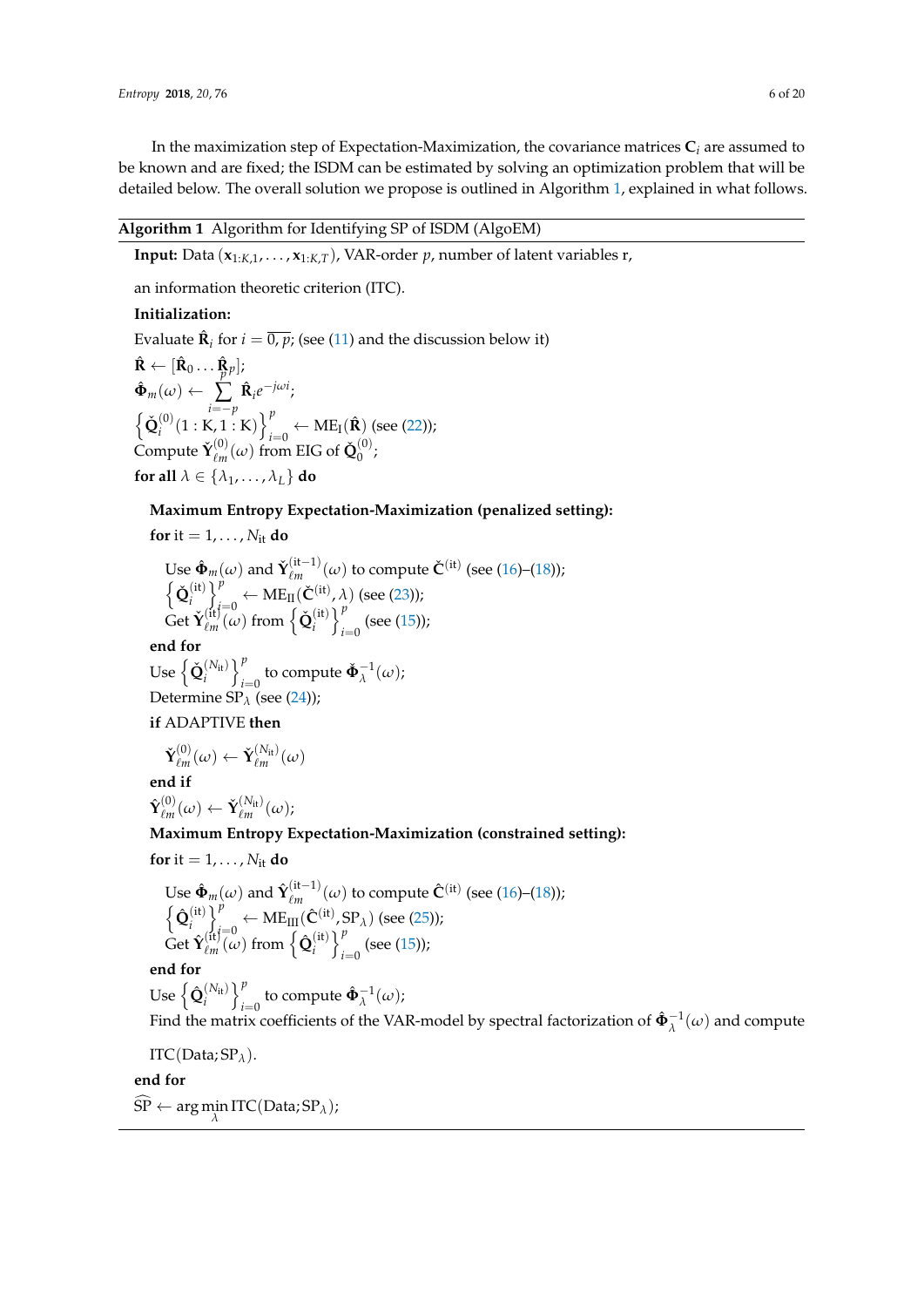The initialization stage provides a first estimate for the ISDM, from which the Expectation-Maximization alternations can begin. An estimate for the left upper corner of  $\mathbf{\Phi}^{-1}(\omega)$ is obtained by solving the *classical* Maximum Entropy problem for a VAR(*p*)-model, using the sample covariances of the manifest variables. We present below the matrix formulation of this problem, which allows an easy implementation in CVX (Matlab-based modeling system for convex optimization) [\[14\]](#page-18-13). The mathematical derivation of the matrix formulation from the information theoretic formulation can be found in [\[6,](#page-18-5)[9\]](#page-18-8).

First Maximum Entropy Problem  $[ME_I(\hat{\bf R})]$ :

<span id="page-6-0"></span>
$$
\min_{\mathbf{X}} \quad \text{tr}(\mathcal{T}(\hat{\mathbf{R}})\mathbf{X}) - \log \det \mathbf{X}_{00} \\ \text{s.t.} \quad \mathbf{X} \succeq 0 \tag{22}
$$

The block Toeplitz operator  $T$  is defined in [\(12\)](#page-3-3). The size of the positive semidefinite matrix variable **X** is  $K(p + 1) \times K(p + 1)$ . For all  $i = \overline{0, p}$ , the estimate  $\check{\mathbf{Q}}_i^{(0)}$  $i^{(0)}(1 : K, 1 : K)$  of the ISDM [\(15\)](#page-4-0) is given by  $\mathcal{D}_i(\mathbf{X})$ .

In order to compute an initial value for  $Y_{\ell m}(\omega)$ , we resort to the eigenvalue decomposition (EIG) of  $\check{\mathbf{Q}}_0^{(0)}$  $\mathbf{Q}_0^{(0)}(1 : \mathbf{K}, 1 : \mathbf{K})$ . More precisely, after arranging the eigenvalues of  $\mathbf{\check{Q}}_0^{(0)}$  $\binom{0}{0}(1 : K, 1 : K)$ in the decreasing order of their magnitudes, we have  $\check{\mathbf{Q}}^{(0)}_0$  $\binom{0}{0}(1:K,1:K) = \text{UDU}^{\top}$ . Then, we set  $\check{\mathbf{Q}}^{(0)}_0$  $\mathbf{0}^{(0)}(\mathrm{K}+1): \mathrm{K}+r, 1: \mathrm{K}) = \mathbf{D}^{1/2}(1:r, 1:r)\mathbf{U}^{\top}(1: \mathrm{K}, 1:r)$  and  $\check{\mathbf{Q}}_{i}^{(0)}$  $i_i^{(0)}(K+1: K+r, 1: K) = 0$ for  $i = \overline{1, p}$ .

When the covariances  $C_i$  are fixed in the maximization step of the Expectation-Maximization algorithm, the coefficients of the matrix polynomial that is the ISDM [\(15\)](#page-4-0) are estimated from the solution of the following optimization problem:

Second Maximum Entropy Problem  $[ME_{II}(\mathbf{C}, \lambda)]$ :

<span id="page-6-1"></span>
$$
\min_{\mathbf{X}} \quad tr(\mathcal{T}(\mathbf{C})\mathbf{X}) - \log \det \mathbf{X}_{00} + \lambda f(\mathbf{X}) \n\text{s.t.} \quad \mathbf{X} \succeq 0 \n\mathcal{D}_0(\mathbf{X})(K+1:K+r,K+1:K+r) = \mathbf{I} \n\mathcal{D}_i(\mathbf{X})(K+1:K+r,K+1:K+r) = \mathbf{0}, \quad i = \overline{1,p}
$$
\n(23)

Since now we work with the full model, the size of **X** is  $(K + r)(p + 1) \times (K + r)(p + 1)$ . The function  $f(\cdot)$  is the sparsity promoter defined in [\(14\)](#page-3-4) and depends only on the entries of the block corresponding to the manifest variables. The equality constraints in [\(23\)](#page-6-1) guarantee that the latent variables have variance one and they are independent, given the manifest variables, corresponding to the lower right block of [\(15\)](#page-4-0).

The estimates  $\left\{\check{\mathbf{Q}}_i^{(N_{\text{it}})}\right\}_{i=1}^p$  $\sum_{i=0}^{P}$  obtained after these iterations are further employed to compute  $\mathbf{\check{\Phi}}^{-1}_{\lambda}(\omega)$ by using [\(15\)](#page-4-0). If  $\lambda$  is large enough, then  $\check{\Phi}_{\lambda}^{-1}(\omega)$  is expected to have a certain sparsity pattern, SP<sub> $\lambda$ </sub>. Since the objective of [\(23\)](#page-6-1) does not ensure exact sparsification and also because of the numerical calculations, the entries of  $\check{\Phi}_{\lambda}^{-1}(\omega)$  that belong to  $\text{SP}_{\lambda}$  are small, but not exactly zero. In order to turn them to zero, we apply a method similar to the one from [\[6\]](#page-18-5) (Section 4.1.3). We firstly compute the maximum of partial spectral coherence (PSC),

<span id="page-6-2"></span>
$$
\max_{\omega \in (-\pi,\pi]} \frac{\left| \left[ \check{\Phi}_{\lambda}^{-1}(\omega) \right]_{ab} \right|}{\sqrt{\left[ \check{\Phi}_{\lambda}^{-1}(\omega) \right]_{aa} \left[ \check{\Phi}_{\lambda}^{-1}(\omega) \right]_{bb}}},\tag{24}
$$

for all  $a \neq b$  with  $1 \leq a, b \leq K$ . Then  $SP_{\lambda}$  comprises all the pairs  $(a, b)$  for which the maximum PSC is not larger than a threshold Th. The discussion on the selection of parameters *N*it and Th is deferred to Section [5.](#page-9-0)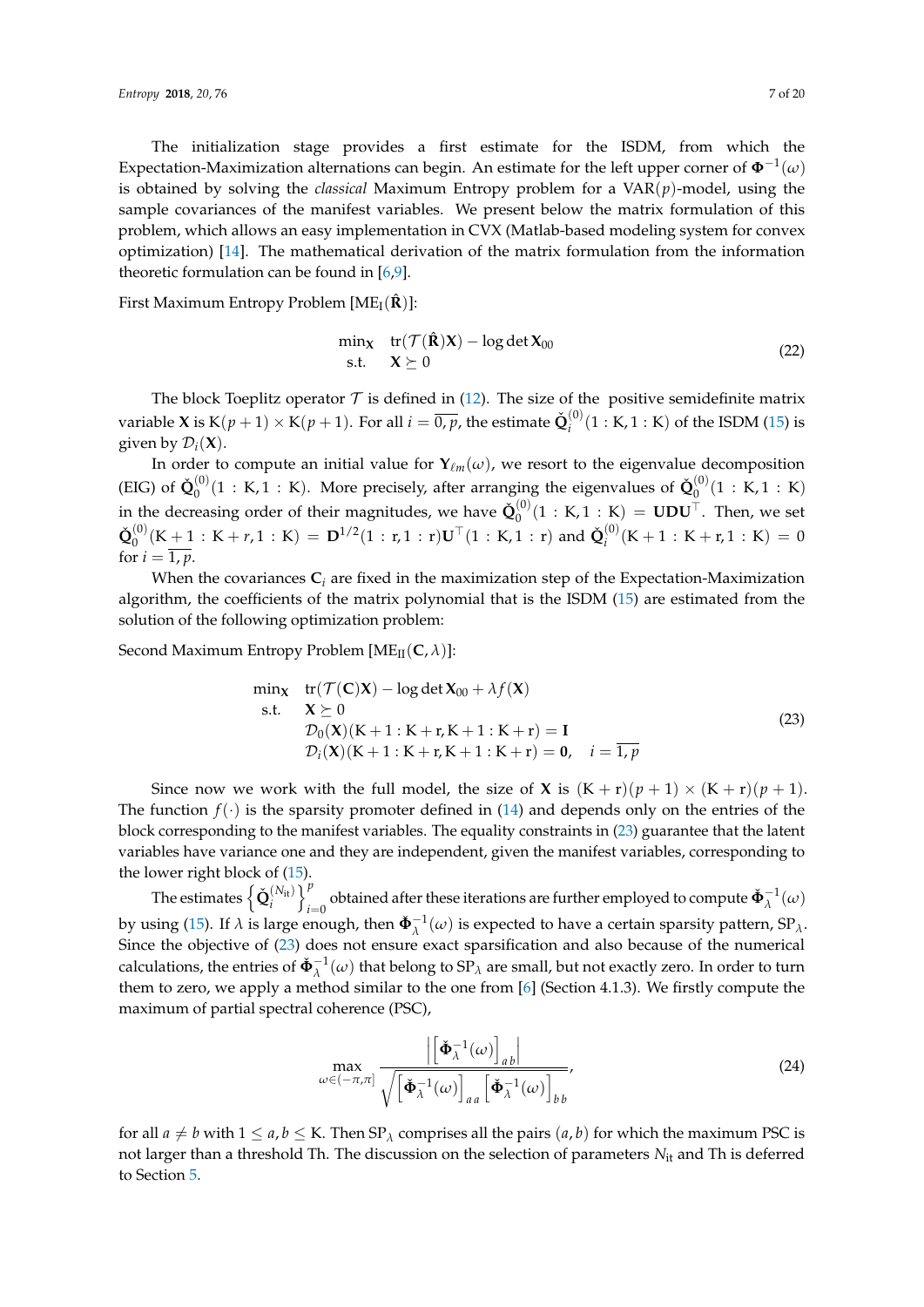The regularized estimate of ISDM is further improved by solving a problem similar to [\(23\)](#page-6-1), but with the additional constraint that the sparsity pattern of ISDM is SP*λ*, more precisely:

Third Maximum Entropy Problem [ME<sub>III</sub>(**C**, SP)]:

<span id="page-7-1"></span>
$$
\min_{\mathbf{X}} \quad tr(\mathcal{T}(\mathbf{C})\mathbf{X}) - \log \det \mathbf{X}_{00} \ns.t. \quad \mathbf{X} \succeq 0 \n\mathcal{D}_0(\mathbf{X})(K+1:K+r,K+1:K+r) = \mathbf{I} \n\mathcal{D}_i(\mathbf{X})(K+1:K+r,K+1:K+r) = \mathbf{0}, \quad i = \overline{1,p} \n\mathcal{D}_i(\mathbf{X})(a,b) = 0, i = \overline{0,p}, \text{ if } \text{SP}(a,b) = 0
$$
\n(25)

This step of the algorithm has a strong theoretical justification which stems from the fact that  $\hat{\Phi}^{-1}(\omega)$  is the Maximum Entropy solution for a covariance extension problem (see [\[10\]](#page-18-9) (Remark 2.1)). The number of iterations,  $N_{it}$ , is the same as in the case of the first loop.

The spectral factorization of the positive matrix trigonometric polynomial  $\hat{\Phi}_{\lambda}^{-1}(\omega)$  is computed by solving a semidefinite programming problem. The implementation is the same as in [\[8\]](#page-18-7), except that in our case the model contains latent variables. Therefore, the matrix coefficients produced by spectral factorization are altered to keep only those entries that correspond to manifest variables. The resulting VAR model is fitted to the data and then various IT criteria are evaluated. The accuracy of the selected model depends on the criterion that is employed as well as on the strategy used for generating the *λ*-values that yield the competing models. In the next section, we list the model selection rules that we apply; the problem of generating the *λ*-values is treated in Section [5.](#page-9-0)

As already mentioned, the estimation problem is solved for several values of *λ*:  $\lambda_1 < \lambda_2 < \cdots < \lambda_L$ . From the description above we know that, for each value of the parameter  $λ$ , **Υ**<sub>*lm*</sub>(*ω*) gets the same initialization, which is based on [\(22\)](#page-6-0). It is likely that this initialization is poor. A better approach is an *ADAPTIVE* algorithm which takes into consideration the fact that the difference  $\lambda_i - \lambda_{i-1}$  is small for all  $i = 2$ , *L*. This algorithm initializes  $Y_{\ell m}(\omega)$  as explained above only when  $\lambda = \lambda_1$ . When  $\lambda = \lambda_i$  for  $i = \overline{2, L}$ , the initial value of  $\mathbf{Y}_{\ell m}(\omega)$  is taken to be the estimate of this quantity that was previously obtained by solving the optimization problem in [\(23\)](#page-6-1) for  $\lambda = \lambda_{i-1}$ . The effect of the *ADAPTIVE* procedure will be investigated empirically in Section [5.](#page-9-0)

The newly proposed estimation method outlined in Algorithm [1](#page-5-0) is dubbed AlgoEM. The Matlab code for AlgoEM can be downloaded from [https://www.stat.auckland.ac.nz/~cgiu216/](https://www.stat.auckland.ac.nz/~cgiu216/PUBLICATIONS.htm) [PUBLICATIONS.htm.](https://www.stat.auckland.ac.nz/~cgiu216/PUBLICATIONS.htm)

#### <span id="page-7-0"></span>**4. Model Selection**

#### *4.1. IT Criteria*

It is well-known that the IT criteria can be expressed as the sum of a goodness-of-fit (GOF) term and a penalty. They are derived on various grounds, but their expressions cannot be obtained easily for the problem we investigate. Due to this reason, we resort to the methodology applied previously to VAR without latent variables, where the criteria originally proposed for model order selection have been modified such that to be employed for finding the best sparsity pattern. As the GOF term is obtained straightforwardly by fitting the model to the data, the difficult part is the alteration of the penalty term. Based on the observation that all the penalty terms of the criteria for model order selection involve the number of parameters of the model, reference [\[6\]](#page-18-5) proposed to replace it with the *effective number of parameters*:

<span id="page-7-2"></span>
$$
N_{\rm ef} = \frac{K(K+1)}{2} - N_0 + p(K^2 - 2N_0).
$$
 (26)

Note that  $N_0$  is the number of zeros in the lower triangular part of  $SP_\lambda$ . The expression above can be obtained straightforwardly by counting the number of non-zero entries in the  $K \times K$  upper-left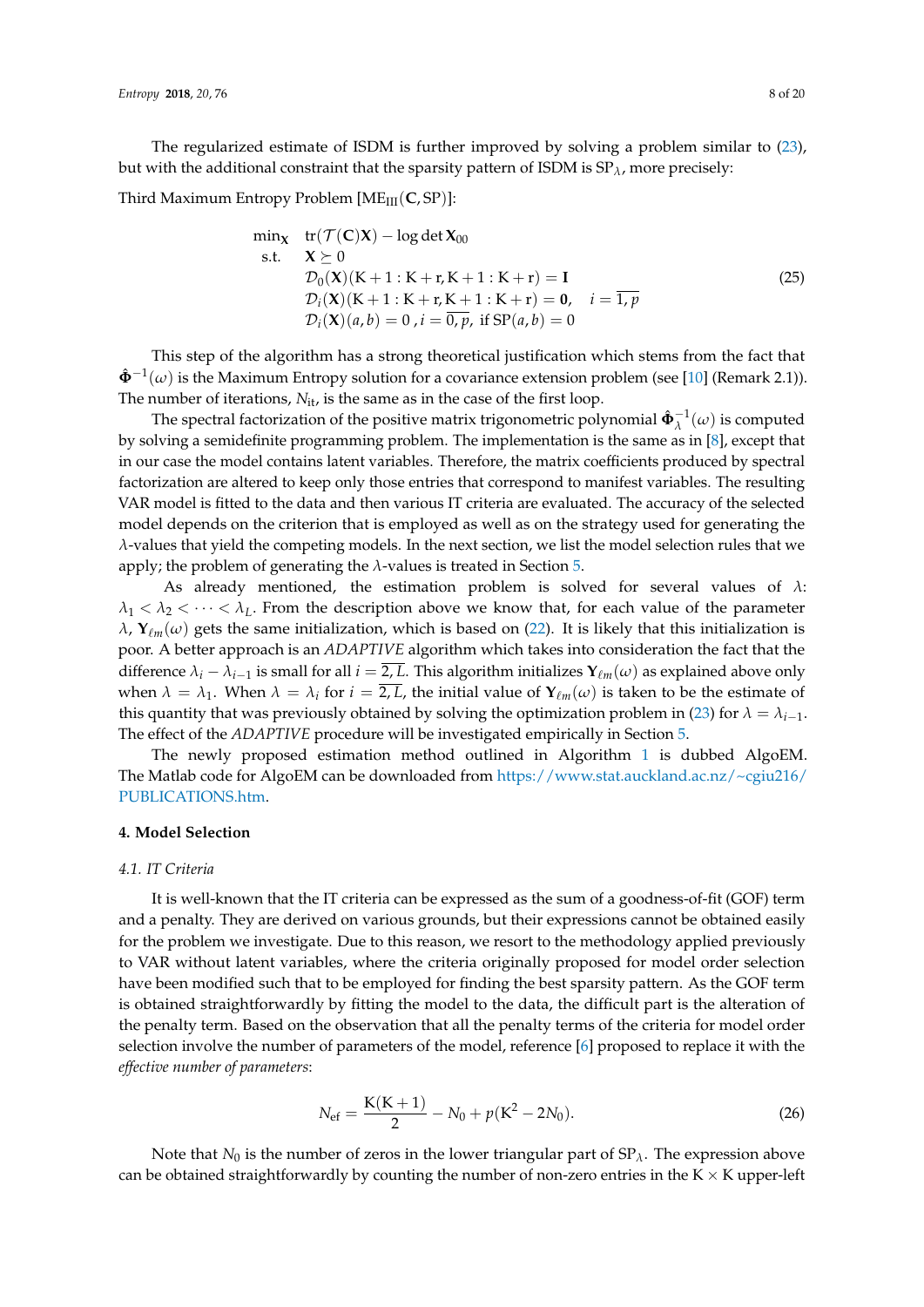block of the matrices  $\left\{\mathbf{\hat{Q}}_{i}^{(N_{\text{it}})}\right\}_{i=1}^{p}$  $\int_{t=0}^{\infty}$  produced by Algorithm [1;](#page-5-0) counting takes into consideration all the existing symmetries.

The formula in [\(26\)](#page-7-2) was used in [\[6\]](#page-18-5) in order to modify three celebrated criteria: Schwarz Bayesian Criterion—SBC [\[15\]](#page-18-14), Akaike Information Criterion—AIC [\[16\]](#page-18-15) and its corrected version—AIC<sub>c</sub> [\[13\]](#page-18-12) (pp. 432) and [\[17\]](#page-18-16). We name SBC the criterion from [\[15\]](#page-18-14) because this is the term used in time series literature; the same selection rule is called Bayesian Information Criterion (BIC) in other works. Based on the empirical evidence from [\[6\]](#page-18-5), SBC is ranked best when the sample size is large, whereas  $AIC<sub>c</sub>$  works better for small sample sizes. This makes us to employ these two criteria in our experiments. Their expressions are [\[6\]](#page-18-5):

<span id="page-8-1"></span>
$$
SBC(Data; SP) = T \log \det \hat{\Sigma} + N_{ef} \log T,
$$
\n
$$
AIC_{c}(Data; SP) = T \log \det \hat{\Sigma} + \frac{2N_{ef}T}{T - N_{ef} - 1},
$$
\n(27)

where  $\hat{\Sigma}$  is the error covariance matrix. For simplicity, we write SP instead of SP<sub> $\lambda$ </sub>. Even if our notation does not emphasize on this fact, it is clear that both  $N_{\text{ef}}$  and  $\hat{\Sigma}$  depend on  $\lambda$ .

Another criterion employed in our tests is a variant of the Final Prediction Error—FPE [\[18\]](#page-18-17). The formula we use was obtained in [\[8\]](#page-18-7) by relying on the asymptotic equivalence between log FPE and AIC. For ease of comparison with other criteria, we do not give the expression of FPE, but that of log FPE:

<span id="page-8-0"></span>
$$
\log \text{FPE}(\text{Data}; \text{SP}) = \log \det \hat{\Sigma} + \text{K} \log \frac{T + \eta}{T - \eta'}
$$

where  $\eta = N_{\text{ef}}/K$ .

We also apply the Renormalized Maximum Likelihood (RNML) criterion. Its derivation is related to the problem of encoding losslessly measurements assumed to be a sequence of outcomes from an unknown distribution. It has been proven in [\[19\]](#page-18-18) that there is a unique distribution which, if it is used to encode these measurements, then it leads to the minimum code length in the worst case scenario. This particular distribution was further utilized in [\[20,](#page-18-19)[21\]](#page-18-20) in order to introduce the RNML criterion for model selection. The major problem comes from the fact that, for most of the family of models, its closed-form expression is hard to be obtained. The expression of RNML that can be employed for choosing the order of VAR-models was firstly derived in [\[22\]](#page-18-21). The properties of this criterion have been investigated in [\[8\]](#page-18-7), where the criterion was also altered such that to be applied in the selection of the sparsity pattern for ISDM of VAR-models. With our notation, the RNML criterion can be written as follows:

$$
RNML(Data;SP) = \frac{T - \eta - K + 1}{2} \log \det \hat{\Sigma} + \frac{N_{ef}}{2} \log tr \left( \hat{R}_0 - \hat{\Sigma} \right) - \log \Gamma_K \left( \frac{T - \eta}{2} \right) - \log \Gamma \left( \frac{N_{ef}}{2} \right), \quad (28)
$$

where  $\Gamma_{\rm K}(\cdot)$  is the multivariate Gamma function and  $\Gamma(\cdot)$  is the Gamma function. The matrix  $\mathbf{\hat{R}}_0$  has the same significance as in [\(12\)](#page-3-3). It is remarkable that the penalty term of RNML depends on the actual measurements, and not only on the triple  $(T, K, N_{\text{ef}})$ .

A common feature of all the criteria presented so far is that they do not take into consideration how big is the family of the competing candidates. This might be problematic because the total number of possible sparsity patterns is as large as  $2^K$ , where  $\overline{K} = K(K-1)/2$ . The solutions proposed in the previous literature for circumventing this difficulty are called *extended* IT criteria. We show below how these criteria can be applied for selecting the sparsity pattern. In this context, we also propose a novel variant of RNML.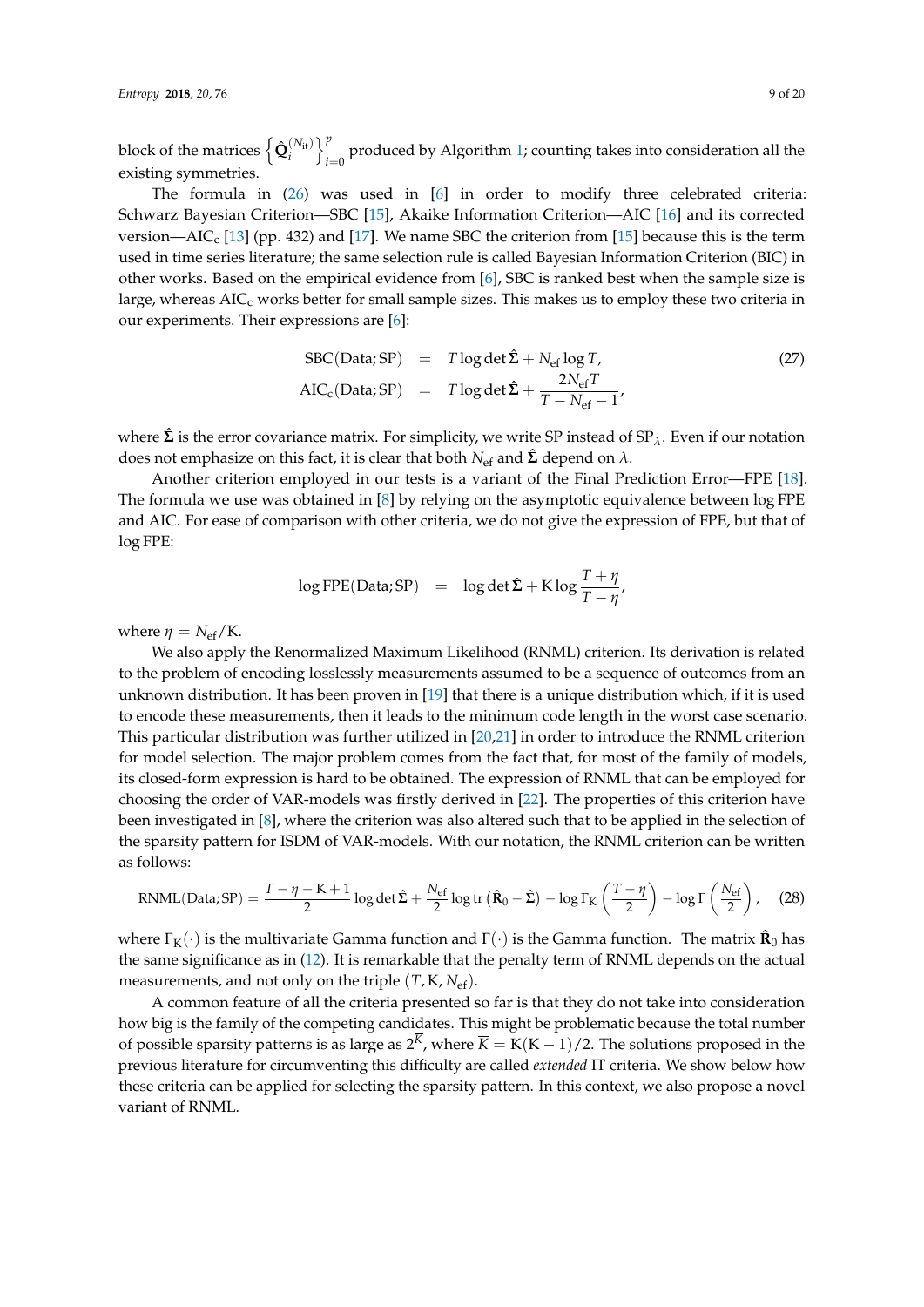#### *4.2. Extended IT Criteria*

First we write down the expression of the extended SBC proposed in [\[23\]](#page-18-22). In the statistical literature, this criterion is named EBIC (Extended Bayesian Information Criterion):

<span id="page-9-1"></span>
$$
EBIC(Data; SP) = SBC(Data; SP) + 2\gamma \log \binom{\overline{K}}{N_0},\tag{29}
$$

where  $\gamma \in [0, 1]$ . It is evident that EBIC is equivalent to SBC when  $\gamma = 0$ . More interestingly, reference [\[24\]](#page-18-23) uses arguments from information theory for justifying the use of a penalty term which counts the number of models that have the same number of parameters. For our problem, this is equivalent to choosing  $\gamma = 1$  in [\(29\)](#page-9-1). Because this is also the value of  $\gamma$  that we use in this work for evaluating EBIC, we explain briefly the significance of the supplementary penalty term. The key point is to consider a scenario in which Data should be transmitted losslessly from an encoder to a decoder by employing the model given by SP. According to [\[24\]](#page-18-23), the first step is to transmit the value of *N*0. The assumption that all possible values of  $N_0$  are equally probable leads to the conclusion that the code length for  $N_0$  is  $-\log(1/(\overline{K}+1)) = \log(\overline{K}+1)$ . As this quantity is the same for all models, it can be neglected. Then the decoder should be informed about the actual locations of the zeros in the sparsity pattern SP. Since the list of all sparsity patterns for a given *N*<sub>0</sub> is known by both the encoder and the decoder, all that remains is to send to the decoder the index of SP in this list. Under the hypothesis that all the sparsity patterns in the list are equally probable, the code length for the index is  $\log \left( \frac{K}{\lambda t} \right)$ . In [\(29\)](#page-9-1), this quantity is multiplied by two because of the scaling factor used in the definition

*N*0 of SBC(Data; SP).

Another formulation of EBIC was introduced in [\[25\]](#page-18-24) for finding the graphical structure of a Gaussian model (static case), in the situation when the number of variables and the number of observations grow simultaneously. After modifying the criterion from [\[25\]](#page-18-24) by replacing the number of edges of the graph with *N<sub>ef</sub>*, we get the following formula:

<span id="page-9-2"></span>
$$
EBIC_{FD}(Data; SP) = SBC(Data; SP) + 4\gamma N_{ef} \log K,
$$
\n(30)

where  $\gamma$  has the same significance as in [\(29\)](#page-9-1), and again we take  $\gamma = 1$ . Remark that the term  $4\gamma N_{\rm ef}\log K$  grows when  $N_0$  decreases; the term in [\(29\)](#page-9-1), 2 $\gamma\log\left(\frac{K}{N}\right)$ *N*0  $= 2\gamma \log \left( \frac{K}{V} \right)$  $\overline{K} - N_0$  , does not have the same property.

Relying on the asymptotic equivalence between RNML and SBC [\[8\]](#page-18-7), we alter RNML by adding half of the extra penalty from [\(30\)](#page-9-2); the scaling factor is needed because the ratio between the GOF term in [\(28\)](#page-8-0) and the GOF term in [\(27\)](#page-8-1) tends to  $1/2$  when  $T \to \infty$ . The new criterion, which is dubbed RNMLFD, has the following expression:

<span id="page-9-3"></span>
$$
RNML_{FD}(Data; SP) = RNML(Data; SP) + 2N_{ef} \log K.
$$
\n(31)

For all the selection rules listed above, the best model is the one which minimizes the value of the criterion. For evaluating the performance of IT criteria, we conduct an empirical study. The main results of this study are reported in the next section.

#### <span id="page-9-0"></span>**5. Experimental Results**

#### <span id="page-9-4"></span>*5.1. Artificial Data*

In our simulations, the order of the VAR model in [\(1\)](#page-1-0) is taken to be one, the number of manifest variables is  $K = 15$ , and there is one single latent variable ( $r = 1$ ). Let KS denote the number of non-zero entries in the lower triangular part of the sparsity pattern of size  $K \times K$ . We consider three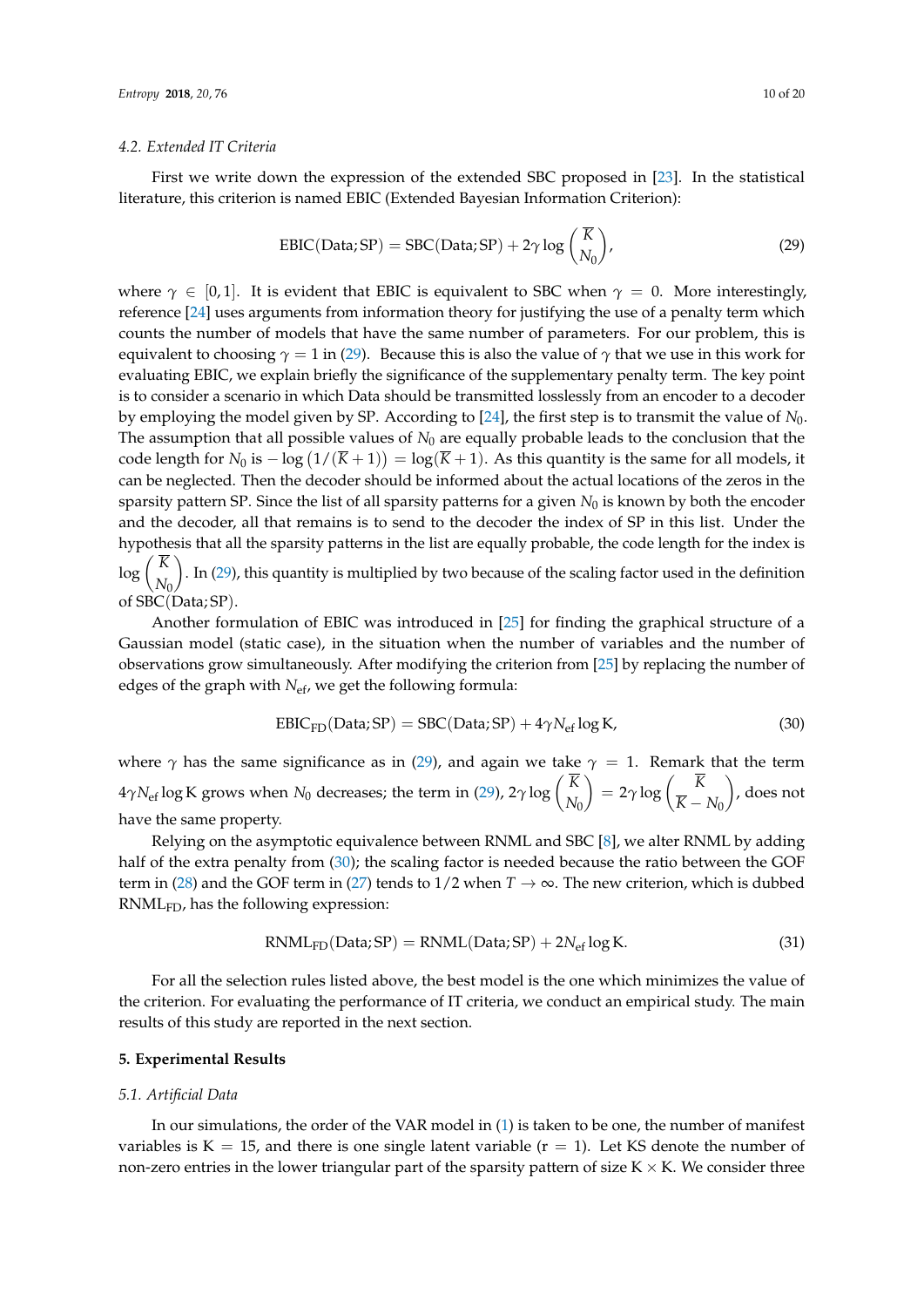different values for KS: 2, 3 and K. Remark that the larger is KS, less sparse is the ISDM. The locations of the non-zero entries for each value of KS are graphically represented in Figure [1.](#page-10-0)

<span id="page-10-0"></span>

**Figure 1.** Sparsity patterns for the ISDM of the generated data: KS is the number of non-zero entries in the lower triangular part of SP. The black dots represent the locations of the non-zero entries, whereas the light grey dots are the zero entries.

When generating the ISDM, all the matrices  $\{\mathbf Q_i\}_{i:}^p$  $\int_{i=0}^{p}$  in [\(2\)](#page-2-3) have only ones on their main diagonals. The entries of the K  $\times$  K upper-left block of the matrix  $\mathbf{Q}_i$ , which should be non-zero according to Figure [1,](#page-10-0) are equal to  $0.5/(i+1)$ . Additionally, the entries on the last row and on the last column of  $\mathbf{Q}_i$ , except the one on the main diagonal, are equal to  $0.3/(i + 1)$ . Integer multiples of the  $\kappa \times \kappa$  identity matrix are added to  $\mathbf{Q}_0$  until the resulting ISDM is positive definite. Furthermore, the spectral factorization is applied in order to obtain the matrix coefficients of the VAR-model from the ISDM (see [\[8\]](#page-18-7) (Section 4.2) for more details). Hence, for each value of KS, one single VAR-model is produced and this is used for generating  $N_{tr} = 10 \kappa$ -variate time series of length  $T = 50,000$ . To this end, we utilize Matlab R2014b functions from the package available at the address [http://climate-dynamics.](http://climate-dynamics.org/software/#arfit) [org/software/#arfit.](http://climate-dynamics.org/software/#arfit) After discarding from each time series the component corresponding to the latent variable, the simulated data are used for evaluating the performance of AlgoEM.

#### *5.2. Settings for AlgoEM*

The order of VAR, as well as the number of latent variables, is assumed to be known. The parameter *λ* takes values on a regular grid defined on the interval  $[10^{-3}, 10^{-1}]$ , for which the grid step is 10−<sup>3</sup> . It follows that the total number of values for *λ* is *L* = 100. The threshold Th, which is used in conjunction with [\(24\)](#page-6-2) in order to get the estimated sparsity pattern, equals  $10^{-3}$ .

We are interested to evaluate the impact of the adaptive initialization procedure that was introduced in Section [3.](#page-3-0) This is why we run AlgoEM with and without this procedure, for all the time series we have generated. For each time series and for each value of  $\lambda$  on the grid, the estimated SP<sub> $\lambda$ </sub> is compared to the true sparsity pattern. The comparison reduces to computing the distance between the two sparsity patterns, which is given by the number of positions below the main diagonal where the patterns differ. For the case  $KS = 15$ , statistics related to this distance are presented in Figure [2.](#page-11-0) Remark that values of  $\lambda$  close to zero lead to estimated patterns which are not sparse. As expected, this happens disregarding if the adaptive procedure is applied or not. The use of the procedure has the positive effect that, for a large range of *λ*-values, the estimated patterns are close to the true one. The same is true for both  $KS = 2$  and  $KS = 3$ , which makes us apply the adaptive procedure in all the experiments outlined below.

The results reported in Figure [2](#page-11-0) are obtained by taking the number of iterations to be  $N_{it} = 4$ . As the computational burden of the algorithm depends strongly on  $N_{it}$ , we investigate the effect of reducing the number of iterations to  $N_{it} = 3$  and  $N_{it} = 2$ , respectively. In each case, the evaluation of performance is done by an oracle having complete knowledge about the true sparsity pattern. From the set of sparsity patterns produced when applying AlgoEM to a particular time series, the oracle selects the one which is closest to the true sparsity pattern. The closeness is measured by the distance defined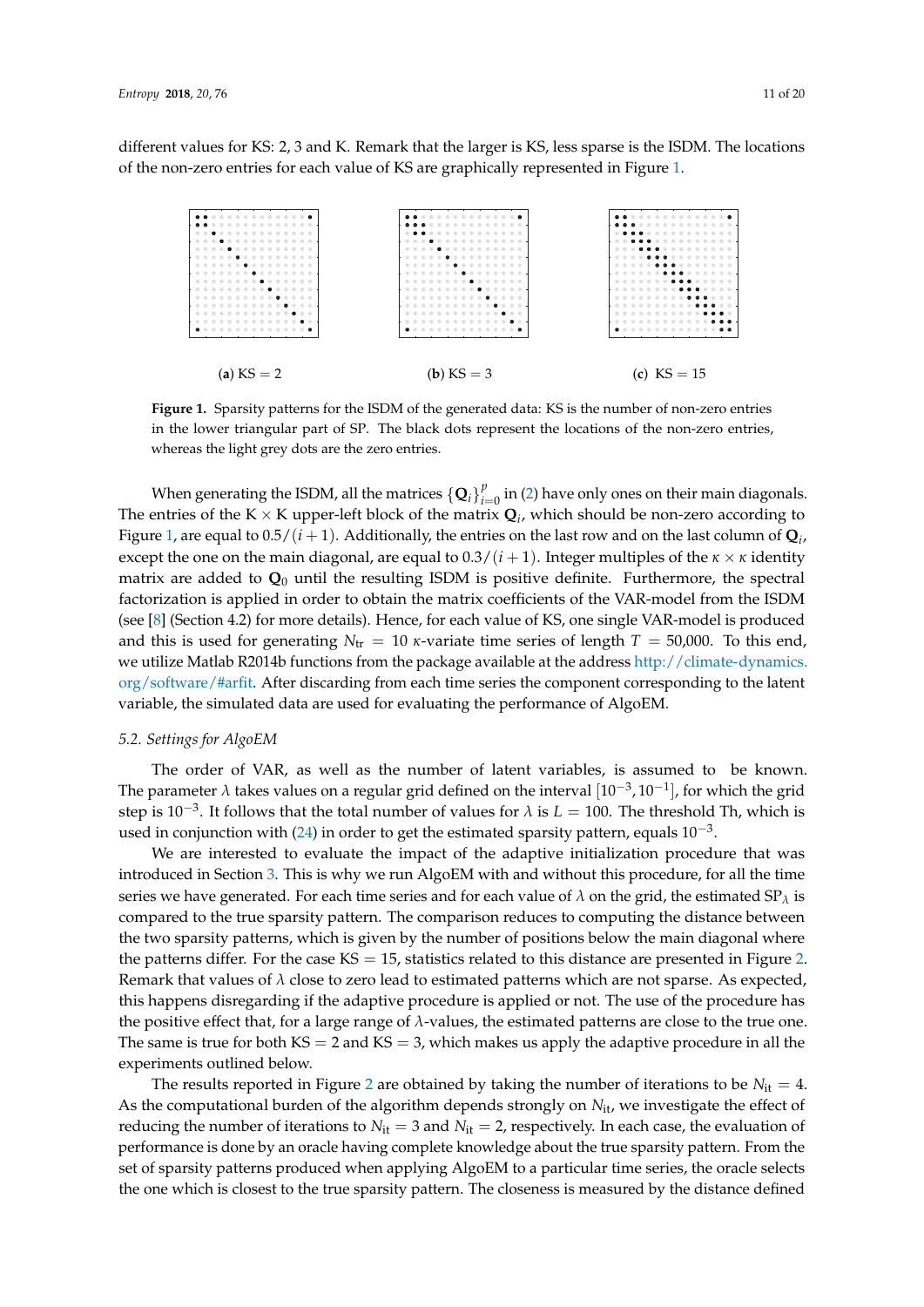<span id="page-11-0"></span>above. The average distances computed from  $N_{tr} = 10$  trials are plotted in Figure [3.](#page-11-1) We can see in the figure that, in the case when  $KS = 2$  and AlgoEM performs only two iterations, the true sparsity pattern is always in the set of the candidates produced by the algorithm and this makes the average distance to be zero. In general, all the results shown in the figure are good as the average distance is smaller than one in all cases. Since the increase of *N*it does not guarantee the improvement in performance, we take  $N_{it} = 2$  for reducing the complexity of the algorithm.



Figure 2. Results for VAR-models with KS = 15, for which the true sparsity pattern is shown in Figure [1c](#page-10-0). With the convention that dist denotes the distance between the estimated sparsity pattern and the true one, we plot mean(dist)  $\pm 1$  standard deviation(dist) versus the parameter  $\lambda$ . The statistics are computed from  $N_{tr} = 10$  trials, for both the *adaptive* and the *non-adaptive* case.

<span id="page-11-1"></span>

**Figure 3.** Impact of  $N_{it}$  on the performance of AlgoEM: Evaluation is done by replacing in AlgoEM the IT criterion with an oracle having full knowledge about the true sparsity pattern. For each KS and for each  $N_{\text{it}}$ , we run  $N_{\text{tr}} = 10$  trials for calculating the average distance between the true sparsity pattern and the sparsity pattern selected by oracle.

It is clear from the description of Algorithm [1](#page-5-0) that *N*it is the same for the two major loops of AlgoEM. We name the first loop MEEM(Pen) and the second one MEEM(Con). Obviously, MEEM is the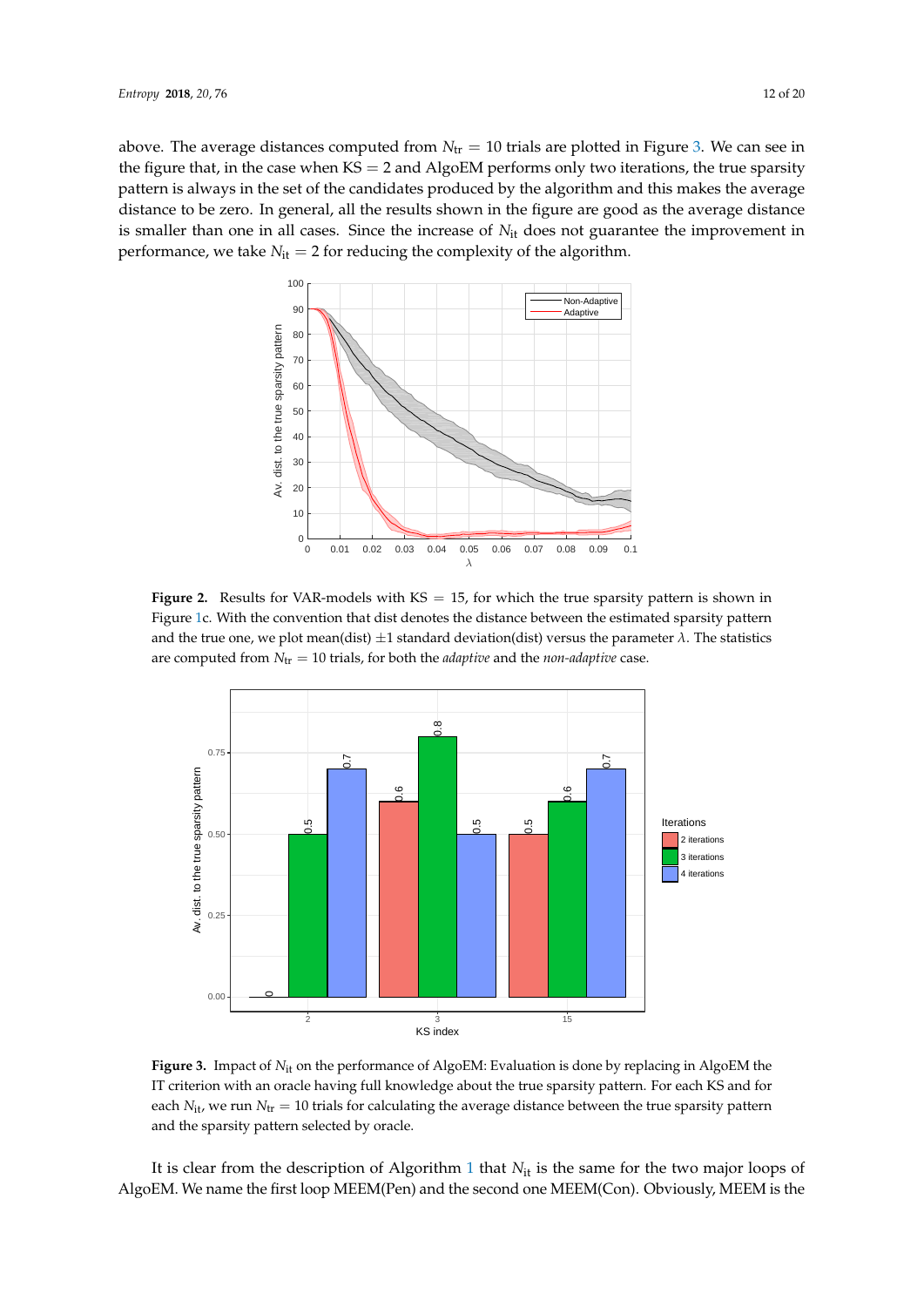acronym for Maximum Entropy Expectation-Maximization, Pen stands for *penalized* settings, and Con means *constrained* settings. Because we want to quantify the influence of MEEM(Con) on the accuracy of the estimation, we show in Figure [4](#page-12-0) the average distances to the true pattern, when the estimates are produced by MEEM(Pen) and by MEEM(Con), respectively. This time we do not report results obtained only when an oracle is used for selecting the sparsity pattern, but also for the case when the selection is done with the IT criteria defined in Section [4.](#page-7-0) We can observe that  $AIC_c$  and FPE perform very poorly, whereas both EBIC<sub>FD</sub> and RNML<sub>FD</sub> are very good. The fact that RNML<sub>FD</sub> is superior to RNML demonstrates the importance of the extra-term in  $(31)$ . Remark also that EBIC<sub>FD</sub> is more accurate than SBC, while EBIC has the same level of performance as SBC. The most important conclusion is that removing MEEM(Con) from AlgoEM does not deteriorate the final outcome.

<span id="page-12-0"></span>The next step is to compare AlgoEM with the algorithm that solves the optimization problem in [\(13\)](#page-3-1). We use the implementation from [\[12\]](#page-18-11), which is publicly available at the address [https:](https://drive.google.com/file/d/0BykD2O6uX6KjSGlkQTRYWFVBZGM/view) [//drive.google.com/file/d/0BykD2O6uX6KjSGlkQTRYWFVBZGM/view,](https://drive.google.com/file/d/0BykD2O6uX6KjSGlkQTRYWFVBZGM/view) and we call it AlgoSL. The name comes from the fact that the method in [\(13\)](#page-3-1) is *sparse plus low-rank*.



**Figure 4.** Performance of IT criteria compared to that of an oracle: (**a**) Only the first major loop, MEEM(Pen), of AlgoEM is executed; (**b**) Both MEEM(Pen) and MEEM(Con) are executed.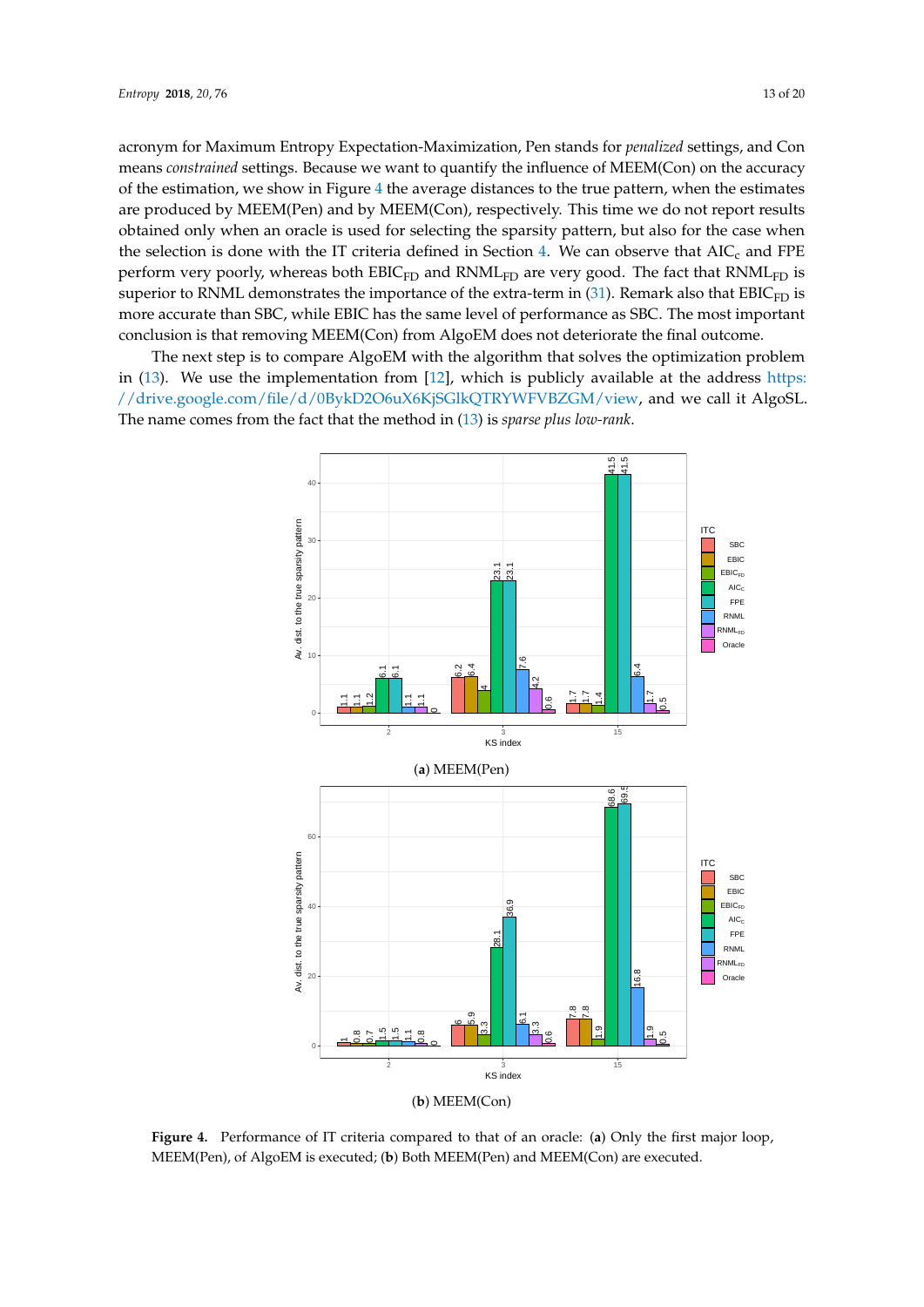#### *5.3. Comparison of AlgoEM and AlgoSL*

In [\[12\]](#page-18-11), the sparsity pattern for a given pair of parameters  $(\lambda, \gamma)$  is found by solving [\(13\)](#page-3-1). Reference [\[10\]](#page-18-9) uses further this sparsity pattern as an initialization for a constrained optimization problem (see also the discussion below Equation [\(25\)](#page-7-1)). In both cases, a set of sparsity patterns is generated by choosing various values for the parameters  $\lambda$  and  $\gamma$ . For selecting the best one, they consider an alternative to IT criteria, which is dubbed *score function* (SF). The key point is that, when using SF, it is not needed to compute explicitly the matrix coefficients of the VAR-model. More details are provided below.

Let  $\hat{\Phi}_m$  be an estimate of  $\Phi_m$  in [\(4\)](#page-2-2), which is constrained to have a certain sparsity pattern, SP. Using an idea from [\[9\]](#page-18-8), reference [\[10\]](#page-18-9) suggests to employ Data for computing the correlogram  $\hat{\Phi}^c_m$ (with Bartlett window) [\[26\]](#page-18-25), and then to evaluate the relative entropy rate:

<span id="page-13-0"></span>
$$
\mathbb{D}(\hat{\Phi}_m^c||\hat{\Phi}_m) = -\frac{1}{4\pi} \int_{-\pi}^{\pi} \log \det \Omega(\omega) + \text{tr}(\mathbf{I} - \Omega(\omega)) \, \mathrm{d}\omega,\tag{32}
$$

where  $\Omega(\omega) = \hat{\Phi}_m^c(\omega) \hat{\Phi}_m^{-1}(\omega)$  for all  $\omega \in (-\pi, \pi]$ . This formula can be regarded as a generalization of the *I*-divergence of two positive definite matrices, which was originally introduced in connection with graphical models (static case) [\[3\]](#page-18-2). The expression in [\(32\)](#page-13-0) was also employed by [\[27\]](#page-18-26) in the inference of graphical models for time series. Some of the properties of the relative entropy rate are discussed in [\[28\]](#page-18-27). It is worth noting that this index also belongs to the Tau divergence family [\[29\]](#page-19-0) and to the Beta divergence family [\[30\]](#page-19-1). It has been proven in these references that the use of [\(32\)](#page-13-0) in the formulation of the Maximum Entropy problem leads to the simplest solution, in the sense of the minimum McMillan degree.

The most important is that, in [\[10\]](#page-18-9),  $\mathbb{D}(\hat{\Phi}^c_m||\hat{\Phi}_m)$  is utilized for quantifying the adherence of the model to the data. The complexity of the model is determined by *N*e, the total number of edges in the graph (including the edges that connect the latent variables to the manifest variables). For instance, if the model has a single latent variable, then  $N_e = K(K+1)/2 - N_0$ . Note that  $N_0$  has the same significance as in [\(26\)](#page-7-2). It follows that  $N_{\text{ef}} = N_{\text{e}} + p(K^2 - 2N_0)$ , which leads to the conclusion that  $N_{\text{ef}} > N_{\text{e}}$ , and the difference between the two quantities increases when the order of the model raises. If  $p = 1$  and the number of latent variables is at least three ( $r \ge 3$ ), then  $N_{\text{ef}} < N_{\text{e}}$  when  $N_0$  is large.

The score functions given in [\[10\]](#page-18-9) are:

<span id="page-13-1"></span>
$$
\log SF_1(\text{Data}; SP) = \log \mathbb{D}(\hat{\Phi}_m^c || \hat{\Phi}_m) + \log N_e,
$$
\n(33)

$$
SF_2(Data; SP) = \mathbb{D}(\hat{\Phi}_m^c || \hat{\Phi}_m) + \frac{N_e}{T}, \qquad (34)
$$

$$
SF_3(Data; SP) = \mathbb{D}(\hat{\Phi}_m^c || \hat{\Phi}_m) + \frac{N_e \log T}{T}, \qquad (35)
$$

where  $\mathbb{D}(\cdot||\cdot)$  is defined in [\(32\)](#page-13-0). The formula of SF<sub>1</sub> is logged for ease of reading.

We apply AlgoSL to all the time series we have simulated (see again Section [5.1\)](#page-9-4). In our experiments, we consider the pairs  $(\lambda, \gamma)$  for which  $\lambda \in \{0.1, 0.2, \ldots, 0.6\}$  and  $\gamma \in \{0.01, 0.02, \ldots, 0.5\}$ . For the selection of the sparsity pattern, we do not use only the score functions in [\(33\)](#page-13-1)–[\(35\)](#page-13-1), but we also employ the IT criteria from Section [4.](#page-7-0) The results are shown in Figure [5.](#page-14-0) The best criterion is RNML<sub>FD</sub>, which is able to find the true sparsity pattern in all the experiments; the second best is  $EBIC<sub>FD</sub>$ . The comparison of the plots in Figure [5](#page-14-0) to those in Figure [4](#page-12-0) leads to the conclusion that AlgoSL works better than AlgoEM when  $\text{RNML}_{\text{FD}}$  is employed for selecting the model. For understanding these results, we should take into consideration two important aspects: (i) Oracle gives perfect results for all KS in the case of AlgoSL, but not in the case of AlgoEM; to some extent this is due to the fact that 300 ( $\lambda$ ,  $\gamma$ )-pairs allow to produce a better set of candidates for AlgoSL than the one generated by 100 *λ*-values for AlgoEM; (ii) The score functions have been used in [\[10\]](#page-18-9) for time series of hundreds of samples, whereas the size of the time series we simulated is much larger  $(T = 50,000)$ .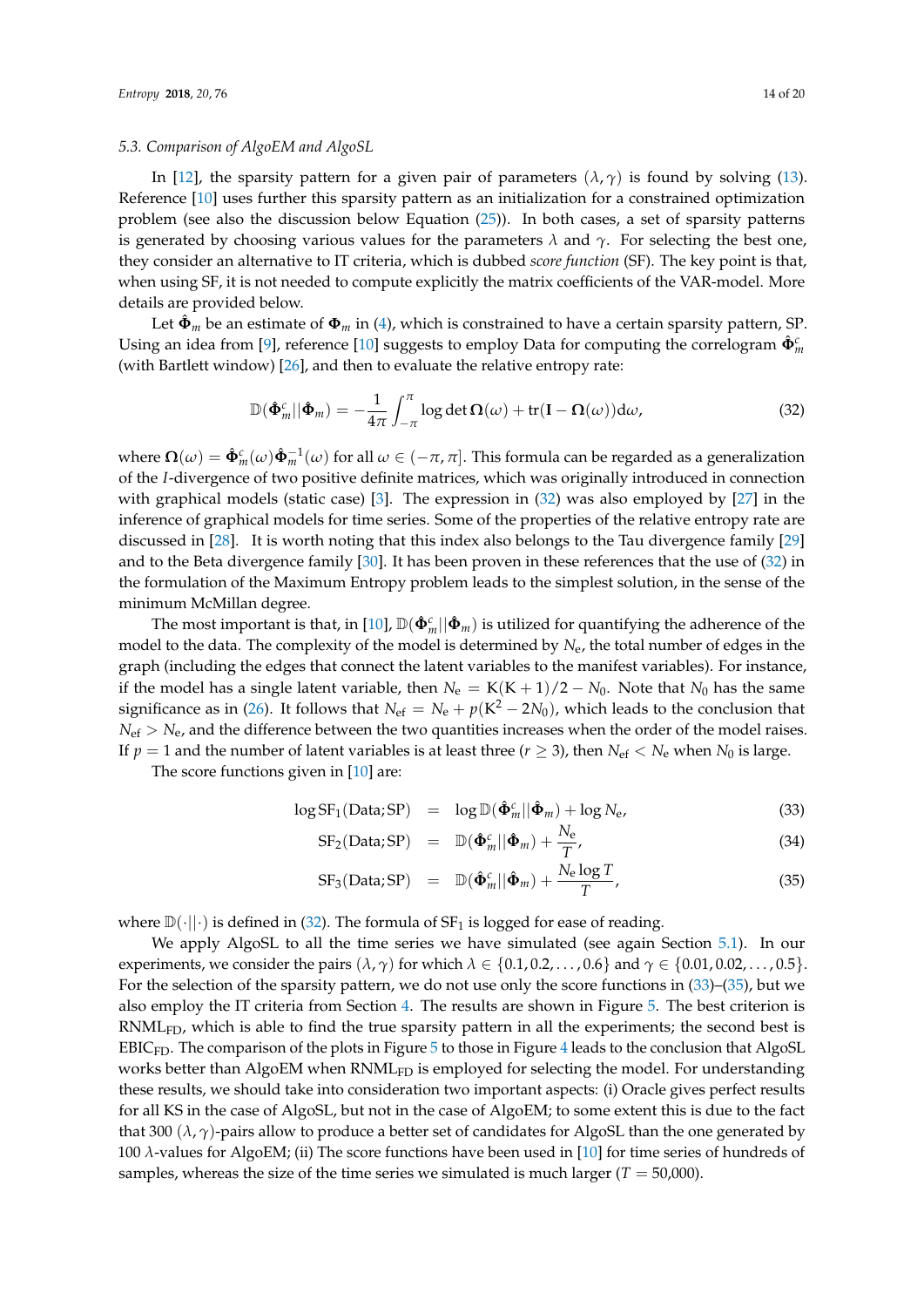In order to clarify the second aspect, we conduct an experiment with simulated time series for which  $T = 500$ . The simulation procedure is the same as in Section [5.1](#page-9-4) and all the settings are the same, except that the non-zero entries of the matrices  $\{\mathbf{Q}_i\}_{i=1}^p$  $\int_{i=0}^{p}$  (which are not located on the main diagonal) have values that are fifty times larger. For AlgoEM, the uniform grid for *λ* takes values on the interval  $[10^{-3}, 10^{-1}]$ ; the grid step is  $10^{-3}$  (see also [\[31\]](#page-19-2)). Based on some empirical evidence, we use the parameters  $\lambda \in \{0.02, 0.03, \ldots, 0.3\}$  and  $\lambda \gamma \in \{0.01, 0.015, \ldots, 0.2\}$  for AlgoSL. All IT criteria and all the score functions are used for both AlgoEM and AlgoSL, and the estimation results are reported in Figure [6.](#page-15-0) In general, they are worse than the results for large sample size ( $T = 50,000$ ), and the difference is more evident when  $KS = 15$ . This shows that, for small *T*, it might be difficult to recover the true structure of ISDM when it is not sparse enough. It is encouraging that, even for  $KS = 15$ , oracle used in conjunction with AlgoSL finds the true pattern in all trials.

<span id="page-14-0"></span>

**Figure 5.** Estimation results obtained when AlgoSL is applied to the same time series which have been used to evaluate the performance of AlgoEM in Figure [4.](#page-12-0) For selection of the sparsity pattern, we employ the score functions in  $(33)$ – $(35)$  and the IT criteria from Section [4.](#page-7-0) Score function SF<sub>2</sub> is not shown in the graph because it leads to large values of the average distance:  $102.4$  for KS = 2, 101.5 for  $KS = 3$ , and 89.1 for  $KS = 15$ .

To gain more insight, we give in Figure [7](#page-16-0) a graphical representation of all the distances which are computed by oracle for a time series whose ISDM has  $KS = 15$ . It follows from the way in which we have chosen the experimental parameters that the total number of such distances calculated for AlgoSL is more than eleven times larger than the number of distances for AlgoEM. We should keep in mind that we need to compute the distance from the pattern estimated by each candidate in the list to the true sparsity pattern. After a laborious process of selecting the values of *λ* and *λγ*, we ended-up with a two-dimensional grid which yields a good number of estimated patterns that are identical to the true pattern (see the white area inside the square shown in Figure [7b](#page-16-0)). The behavior of AlgoEM is different: For a large range of  $\lambda$ -values, the K  $\times$  K upper-left block of the estimated pattern is equal to the identity matrix, which makes the distance to the true pattern to be equal to KS. This happens when the number of latent variables used in AlgoEM equals the true number  $(r = 1)$  as well as when  $r = 2$  is utilized in estimation. However, it is evident in Figure [7a](#page-16-0) that the estimation results are better when  $r = 1$ . If the number of latent variables is not known a priori, one possibility might be to use an ITC for selecting it. Note that the definition of *N*ef in [\(26\)](#page-7-2) should be modified. The score functions given in [\(33\)](#page-13-1)–[\(35\)](#page-13-1) do not need to be altered in order to be employed in selection of the number of latent variables.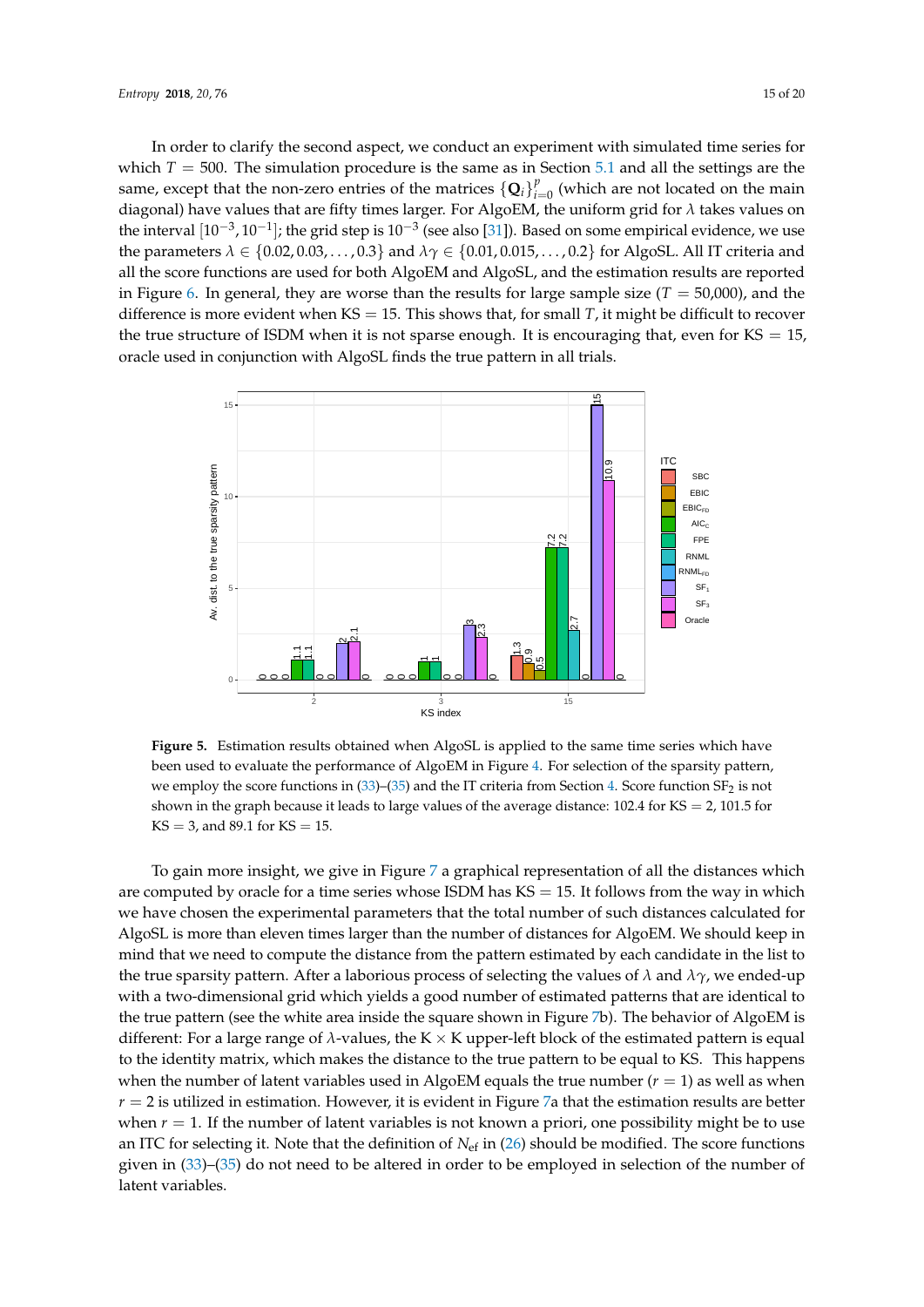<span id="page-15-0"></span>

**Figure 6.** Estimation results when sample size is small ( $T = 500$ ).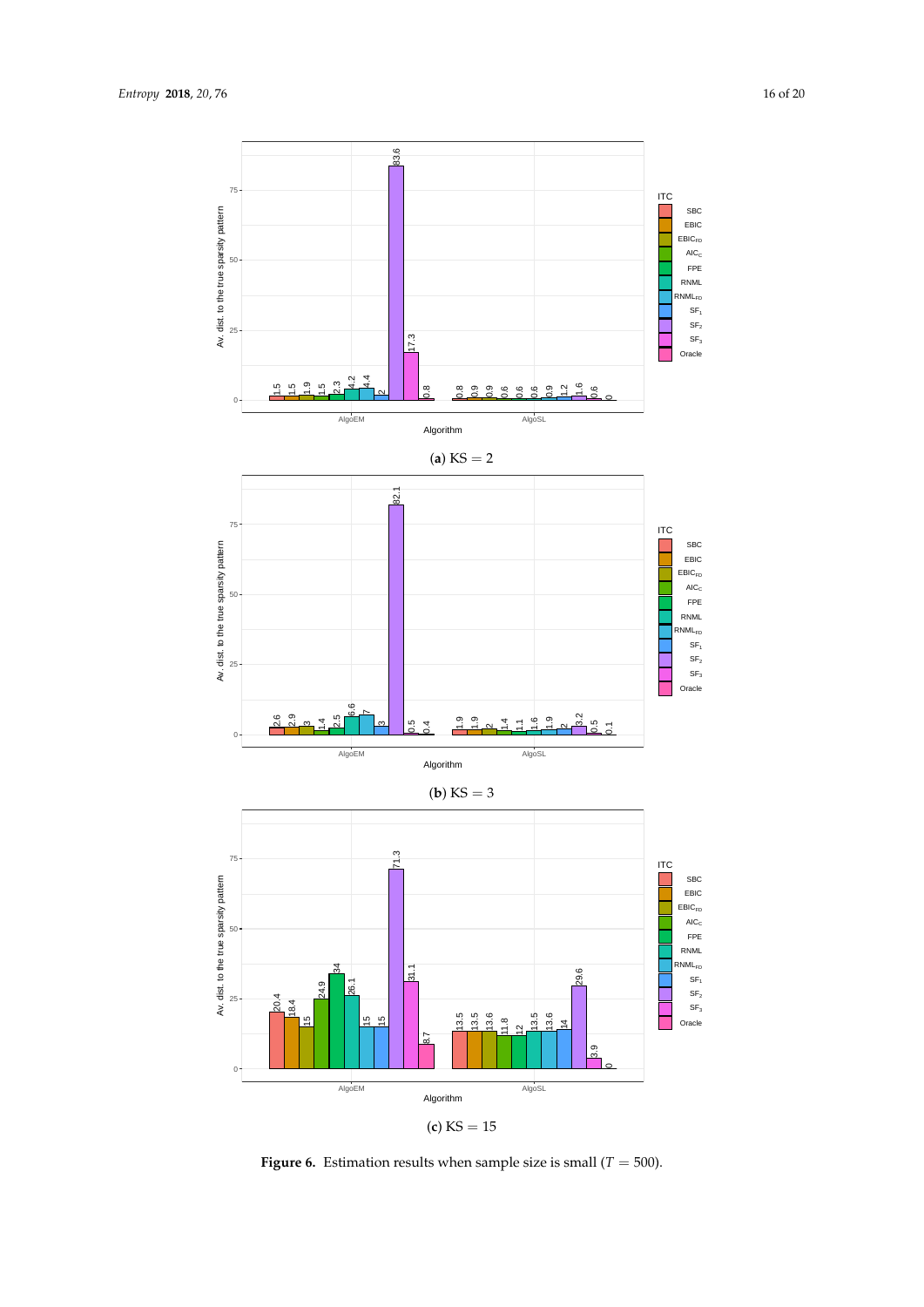<span id="page-16-0"></span>

**Figure 7.** Distances computed for sparsity patterns which are estimated from a time series of length *T* = 500; the value of KS for the true sparsity pattern is 15. (**a**) AlgoEM (*r* is the number of latent variables used in estimation); (**b**) AlgoSL.

#### *5.4. Real-World Data*

In addition to the experiments with simulated data, we test the capabilities of AlgoEM on multivariate time series of daily stock markets indices at closing time, which can be downloaded from the following address: [http://au.mathworks.com/matlabcentral/fileexchange/48611-international](http://au.mathworks.com/matlabcentral/fileexchange/48611-international-daily-stock-return-data-for-system-identification)[daily-stock-return-data-for-system-identification.](http://au.mathworks.com/matlabcentral/fileexchange/48611-international-daily-stock-return-data-for-system-identification) This dataset was produced by pre-procesing the original data from [http://finance.yahoo.com,](http://finance.yahoo.com) which have been measured from 4 January 2012 to 31 December 2013. We refer to [\[10\]](#page-18-9) for details regarding the pre-processing. The time series is K-variate with  $K = 22$ , and the sample size is  $T = 518$ .

For each component of the time series, we give the name of the country where was measured and we write in parentheses the acronym used in this analysis: Australia (AU), New Zealand (NZ), Singapore (SG), Hong Kong (HK), China (CH), Japan (JA), Korea (KO), Taiwan (TA), Brazil (BR), Mexico (ME), Argentina (AR), Switzerland (SW), Greece (GR), Belgium (BE), Austria (AS), Germany (GE), France (FR), Netherlands (NL), United Kingdom (UK), United States (US), Canada (CA), Malaysia (MA). The official names of the price indices can be found in [\[10\]](#page-18-9).

Similar to [\[10\]](#page-18-9), we take the order of VAR-model to be  $p = 1$ , and we assume that there is a single latent variable ( $r = 1$ ). For AlgoEM, we have  $N_{it} = 4$  and  $\lambda$  takes values on a uniform grid on the interval  $[2\times 10^{-3}, 2\times 10^{-1}]$ , for which the grid step is  $2\times 10^{-3}$ . When AIC<sub>c</sub> is used for choosing the model, the results are disappointing because the selected sparsity pattern contains very few zeros. The same type of outcome is also obtained when applying  $SF<sub>2</sub>$  or  $SF<sub>3</sub>$ . It is interesting that  $SF<sub>1</sub>$  as well as six different IT criteria (SBC, EBIC, EBIC<sub>FD</sub>, FPE, RNML, RNML<sub>FD</sub>) select exactly the same sparsity pattern. This one is compared in Figure [8](#page-17-1) to the sparsity pattern given in  $[10]$ , for the same data set. Observe that the conditional independence graph yielded by AlgoEM has only four edges which connect manifest variables: Three of them connect vertices corresponding to Asian markets, (HK,CH),(HK,JA),(JA,KO), and the fourth one connects two European markets, (GR,AT). This is different from the conditional graph in [\[10\]](#page-18-9), where all the edges between manifest variables connect only the European markets (with the exception of Greece). An in-depth analysis of the two graphs is beyond the interest of this paper.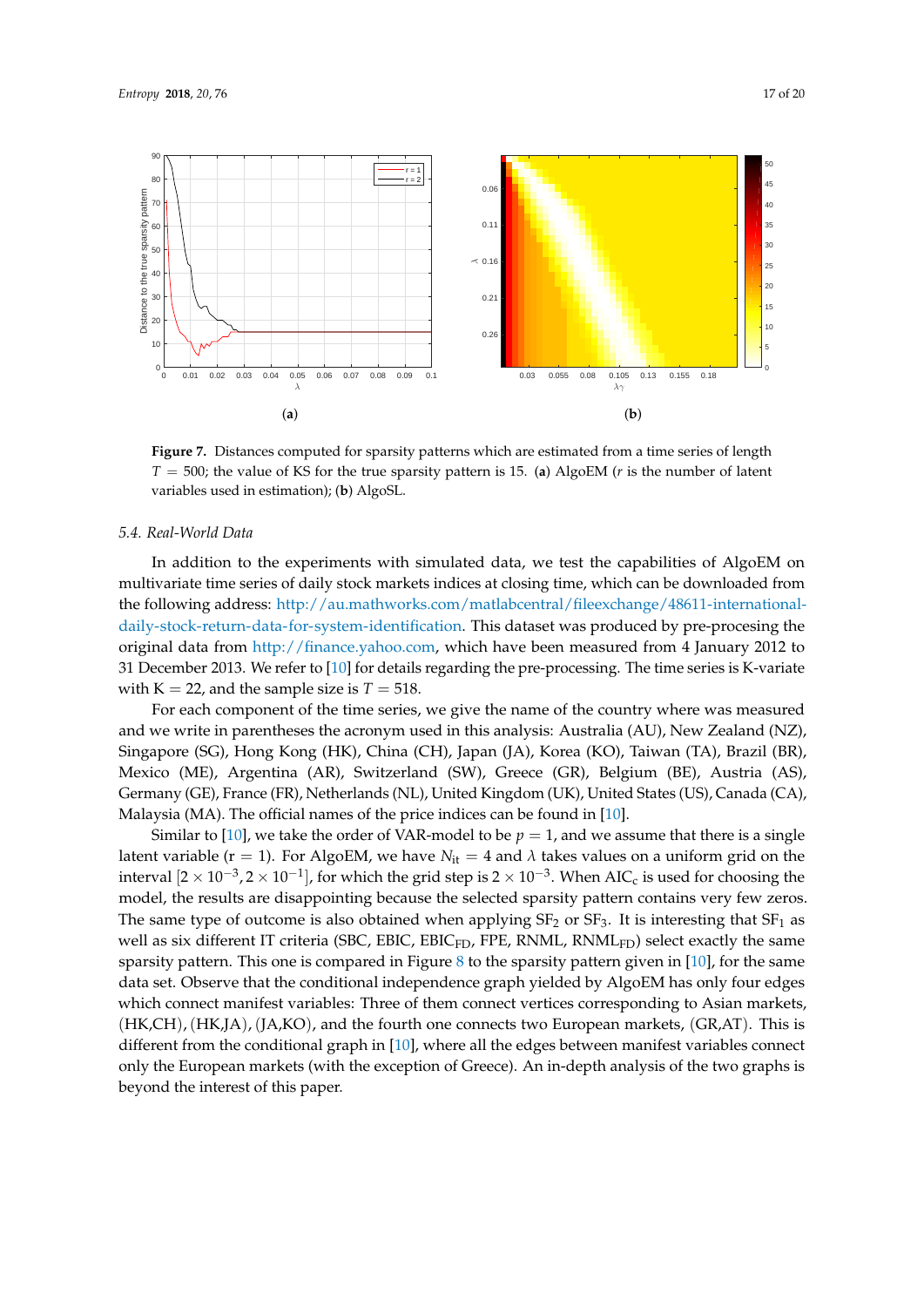<span id="page-17-1"></span>

**Figure 8.** International stock markets data: Comparison between the sparsity pattern for manifest variables from  $[10]$  and the pattern produced by AlgoEM when either  $SF<sub>1</sub>$  or one of the following IT criteria is used: SBC, EBIC, EBIC<sub>FD</sub>, FPE, RNML, RNML<sub>FD</sub>.

#### <span id="page-17-0"></span>**6. Final Remarks**

The main motivation for this study is the solution proposed in [\[5\]](#page-18-4) for the static case, as an alternative to the method from  $[4]$ . We have shown how the estimation method from  $[5]$  can be generalized for the dynamic case. The resulting algorithm is dubbed AlgoEM. We have conducted an empirical study in which we have investigated the capabilities of AlgoEM and we have also compared it with the generalization of the method from [\[4\]](#page-18-3), which was proposed in [\[10\]](#page-18-9). It is important to emphasize that the two methods for latent-variable autoregressive models, which we have compared, have some common features: apply the Maximum Entropy principle, use convex optimization, and generate a set of candidate models from which the best one is selected by a certain rule. In the case of AlgoEM, the set of the candidates depends strongly on the parameter  $\lambda$ , which is chosen by the user. For the method in [\[10\]](#page-18-9), the user should choose two parameters, *λ* and *γ*. Based on our experience, the selection of the two parameters is much more difficult than the selection of the single parameter for AlgoEM. Another important aspect is how to pick-up the winner from the competing models. In [\[10\]](#page-18-9), this was restricted to the use of score functions. We have demonstrated empirically that the IT criteria might be an option to consider. Especially when the sample size is large, it is recommended to employ the criterion  $RMML_{FD}$  which we have introduced in this work.

**Acknowledgments:** The work of the first author was supported by Department of Statistics (UOA) Doctoral Scholarship.

**Author Contributions:** All the authors contributed to the development of the main algorithm and to its implementation in Matlab. Saïd Maanan performed the experiments, produced all the figures, and wrote the first draft of the paper. Bogdan Dumitrescu and Ciprian Doru Giurcăneanu improved the quality of the text. All authors have read and approved the submitted manuscript.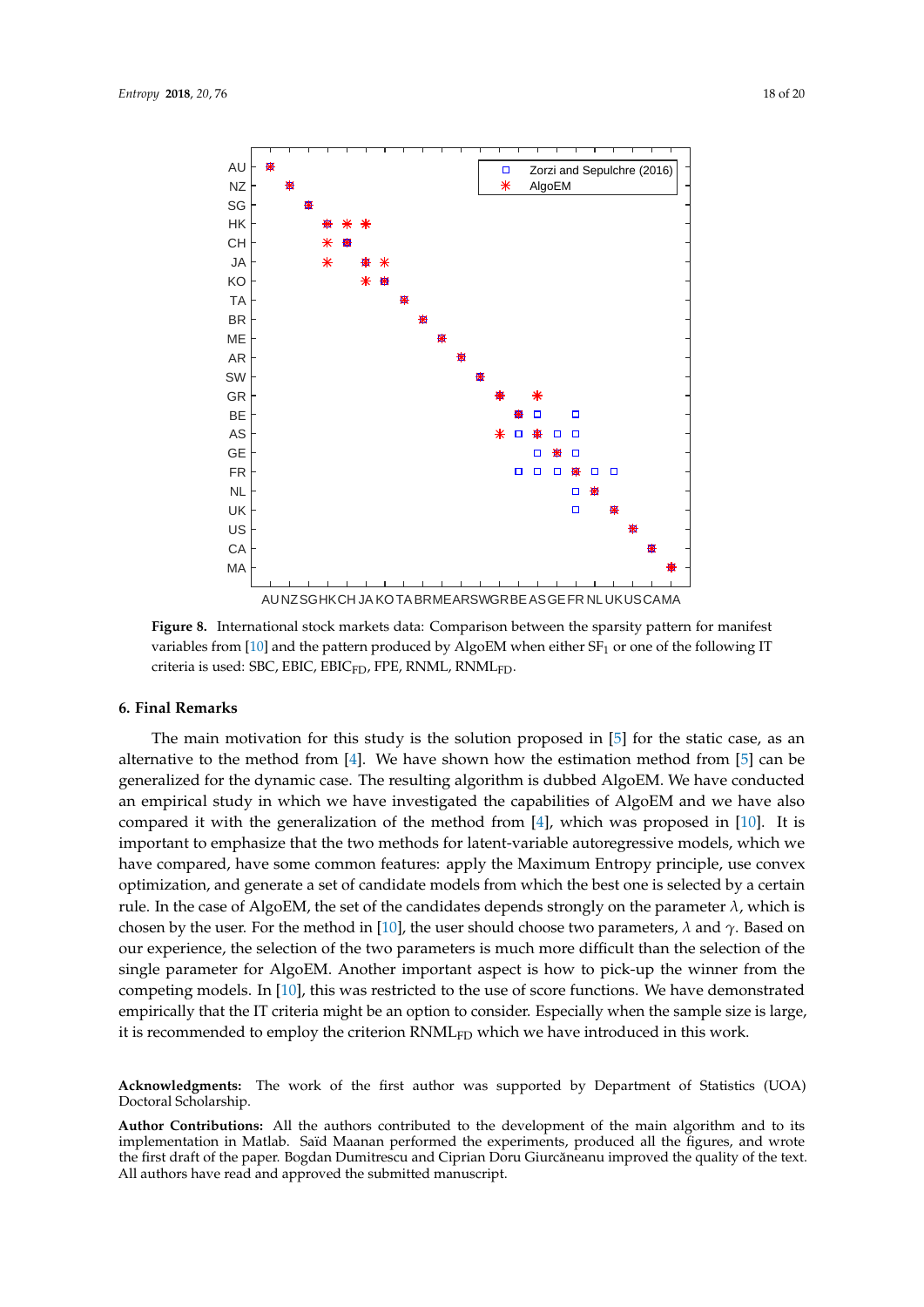**Conflicts of Interest:** The authors declare no conflict of interest.

## **References**

- <span id="page-18-0"></span>1. Brillinger, D. Remarks concerning graphical models for time series and point processes. *Rev. Econom.* **1996**, *16*, 1–23.
- <span id="page-18-1"></span>2. Dahlhaus, R.; Eichler, M.; Sandkühler, J. Identification of synaptic connections in neural ensembles by graphical models. *J. Neurosci. Methods* **1997**, *77*, 93–107.
- <span id="page-18-2"></span>3. Speed, T.P.; Kiiveri, H.T. Gaussian Markov distributions over finite graphs. *Ann. Stat.* **1986**, *14*, 138–150.
- <span id="page-18-3"></span>4. Chandrasekaran, V.; Parrilo, P.; Willsky, A. Latent variable graphical model selection via convex optimization. *Ann. Stat.* **2012**, *40*, 1935–1967.
- <span id="page-18-4"></span>5. Lauritzen, S.; Meinhausen, N. Discussion: Latent variable graphical model selection via convex optimization. *Ann. Stat.* **2012**, *40*, 1973–1977.
- <span id="page-18-5"></span>6. Songsiri, J.; Dahl, J.; Vandenberghe, L. Graphical models of autoregressive processes. In *Convex Optimization in Signal Processing and Communications*; Palomar, D., Eldar, Y., Eds.; Cambridge University Press: Cambridge, UK, 2010; pp. 89–116.
- <span id="page-18-6"></span>7. Songsiri, J.; Vandenberghe, L. Topology selection in graphical models of autoregressive processes. *J. Mach. Learn. Res.* **2010**, *11*, 2671–2705.
- <span id="page-18-7"></span>8. Maanan, S.; Dumitrescu, B.; Giurcăneanu, C. Conditional independence graphs for multivariate autoregressive models by convex optimization: Efficient Algorithms. *Signal Process.* **2017**, *133*, 122–134.
- <span id="page-18-8"></span>9. Avventi, E.; Lindquist, A.; Wahlberg, B. ARMA identification of graphical models. *IEEE Trans. Autom. Control* **2013**, *58*, 1167–1178.
- <span id="page-18-9"></span>10. Zorzi, M.; Sepulchre, R. AR Identification of latent-variable graphical models. *IEEE Trans. Autom. Control* **2016**, *61*, 2327–2340.
- <span id="page-18-10"></span>11. Dahlhaus, R. Graphical interaction models for multivariate time series. *Metrika* **2000**, *51*, 157–172.
- <span id="page-18-11"></span>12. Liegeois, R.; Mishra, B.; Zorzi, M.; Sepulchre, R. Sparse plus low-rank autoregressive identification in neuroimaging time series. In Proceedings of the 54th IEEE Conference on Decision and Control (CDC), Osaka, Japan, 15–18 December 2015; pp. 3965–3970.
- <span id="page-18-12"></span>13. Brockwell, P.J.; Davis, R.A. *Time Series: Theory and Methods*; Springer: New York, NY, USA, 1991.
- <span id="page-18-13"></span>14. Grant, M.; Boyd, S. CVX: Matlab Software for Disciplined Convex Programming. 2010. Available online: <http://cvxr.com/cvx> (accessed on 17 January 2018).
- <span id="page-18-14"></span>15. Schwarz, G. Estimating the dimension of a model. *Ann. Stat.* **1978**, *6*, 461–464.
- <span id="page-18-15"></span>16. Akaike, H. A new look at the statistical model identification. *IEEE Trans. Autom. Control* **1974**, *19*, 716–723.
- <span id="page-18-16"></span>17. Hurvich, C.M.; Tsai, C.L. A corrected Akaike information criterion for vector autoregressive model selection. *J. Time Ser. Anal.* **1993**, *14*, 271–273.
- <span id="page-18-17"></span>18. Akaike, H. Autoregressive model fitting for control. *Ann. Inst. Stat. Math.* **1971**, *23*, 163–180.
- <span id="page-18-18"></span>19. Shtarkov, Y. Universal sequential coding of single messages. *Probl. Inf. Transm.* **1987**, *23*, 175–186.
- <span id="page-18-19"></span>20. Rissanen, J. MDL denoising. *IEEE Trans. Inf. Theory* **2000**, *46*, 2537–2543.
- <span id="page-18-20"></span>21. Rissanen, J. *Information and Complexity in Statistical Modeling*; Springer: New York, NY, USA, 2007.
- <span id="page-18-21"></span>22. Maanan, S.; Dumitrescu, B.; Giurcăneanu, C.D. Renormalized maximum likelihood for multivariate autoregressive models. In Proceedings of the 2016 European Signal Processing Conference (EUSIPCO 2016), Budapest, Hungary, 29 August–2 September 2016; pp. 193–197.
- <span id="page-18-22"></span>23. Chen, J.; Chen, Z. Extended Bayesian information criteria for model selection with large model spaces. *Biometrika* **2008**, *95*, 759–771.
- <span id="page-18-23"></span>24. Roos, T.; Myllymäki, P.; Rissanen, J. MDL denoising revisited. *IEEE Trans. Signal Process.* **2009**, *57*, 3347–3360.
- <span id="page-18-24"></span>25. Foygel, R.; Drton, M. Extended Bayesian information criteria for Gaussian graphical models. In Proceedings of the 24th Annual Conference on Neural Information Processing Systems, Vancouver, BC, Canada, 6–9 December 2010; Volume 23, pp. 604–612.
- <span id="page-18-25"></span>26. Stoica, P.; Moses, R. *Spectral Analysis of Signals*; Pearson Prentice Hall: Upper Saddle River, NJ, USA, 2005.
- <span id="page-18-26"></span>27. Bach, F.; Jordan, M. Learning graphical models for stationary time series. *IEEE Trans. Signal Process.* **2004**, *52*, 2189–2199.
- <span id="page-18-27"></span>28. Ferrante, A.; Masiero, C.; Pavon, M. Time and spectral domain relative entropy: A New approach to multivariate spectral estimation. *IEEE Trans. Autom. Control* **2012**, *57*, 2561–2575.